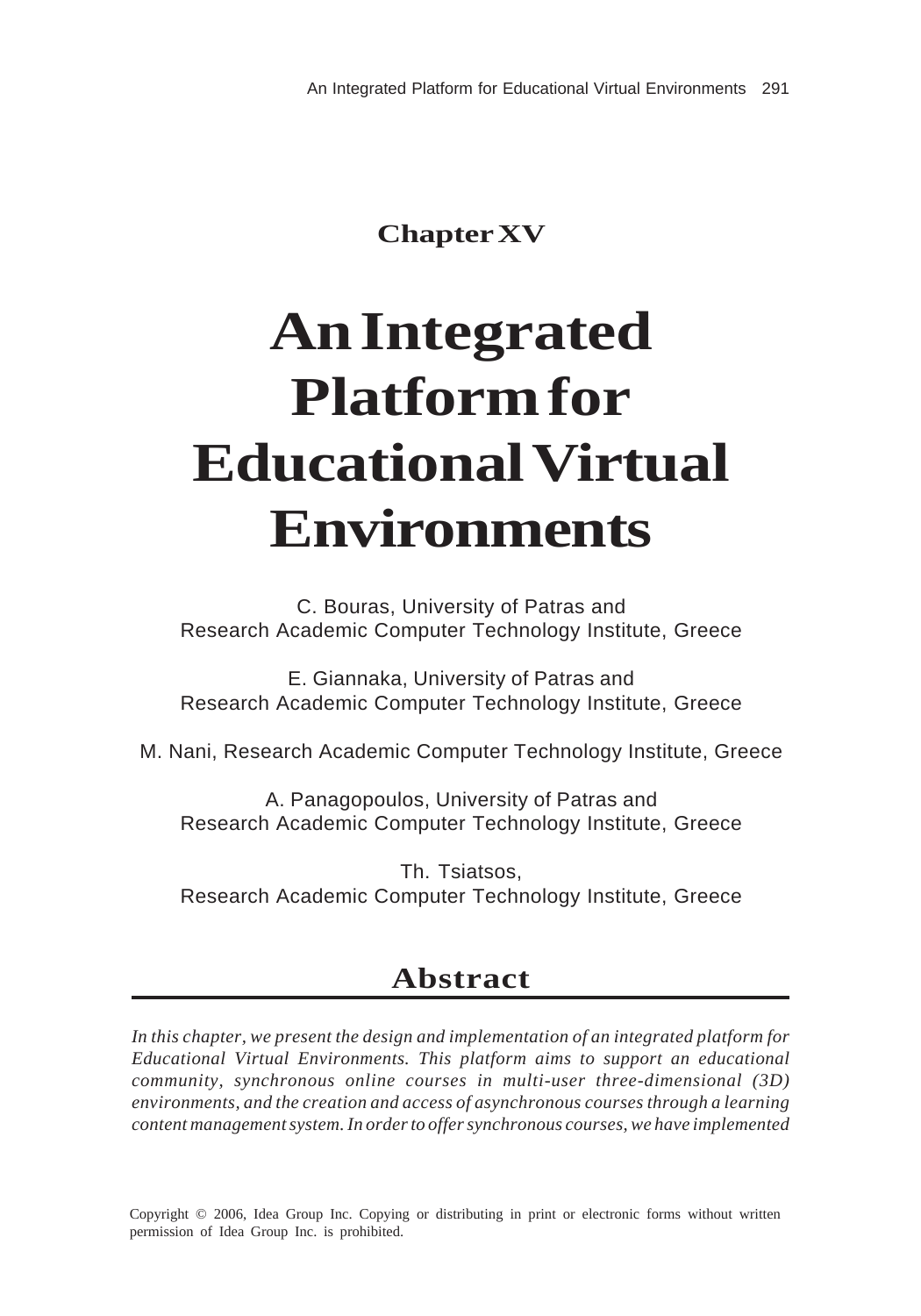*a system called EVE-II, which supports stable event sharing for multi-user 3D places, easy creation of multi-user 3D places, H.323-based voice- over IP services fully integrated in a 3D space, as well as many concurrent 3D multi-user spaces.*

# **Introduction**

The formation of communities among individuals who shared common characteristics goes along with the evolution and socialization of the mankind. This inherent need for communication and collaboration, in combination with the swift growth of the technology, resulted in the development of services that could meet the above-mentioned needs. In particular, the maturation of the Internet services and the melioration of the network bandwidth, along with the users' familiarization with the powerful means of distant communication and collaboration, formed the basis for the widespread establishment of online communities. These communities are described by the term "virtual communities" in order to define their "online" substance.

The definition of a virtual community is comprised of the following fundamental characteristics: (a) people who want to interact socially to satisfy needs, perform roles, and so forth; (b) a shared purpose, which provides a reason for the community; (c) policies, which guide human interaction; and (d) computer systems to support and mediate social interaction. These basic characteristics define the framework as well as the context of the constituted communities and entitle the scope, the concepts, and the intended milestones. In particular, in the case where the shared purpose of these virtual communities is learning, we address them as virtual learning communities.

Currently, the need for a paradigm change in e-learning has been identified, but which has not yet taken place (Laister & Koubek, 2001). In the past, Information and Communication Technologies (ICT) have been developed in a technology-centered way, but we are currently undergoing a change towards more human-centered concepts of using information technology for business, learning, and communicating with each other. However, Resource-Based Learning (RBL), which focuses on the interaction between human and computer, still prevails. Although, the RBL approach has several advantages for supporting individual learning by providing interactive, media-rich resources for learning, several disadvantages have been identified. Some of these disadvantages involve the lack of peer contact and interaction of students working alone, and the need for flexible, available tutorial support. Moreover, interactive distributed learning facilitates the acquisition of a higher level of understanding by the students than passive distributed learning, thus enabling the learning process to be more active and more explorative.

It becomes clear that the key concept of learning, which qualifies a virtual learning community, requires a balanced combination of technology with the human factor. Therefore, a virtual community should be supported by a computer system that should be able to facilitate delivery of e-learning content, collaboration, and distance learning services, both in the industrial and the educational field. We address such an educational technology system as an Educational Virtual Environment.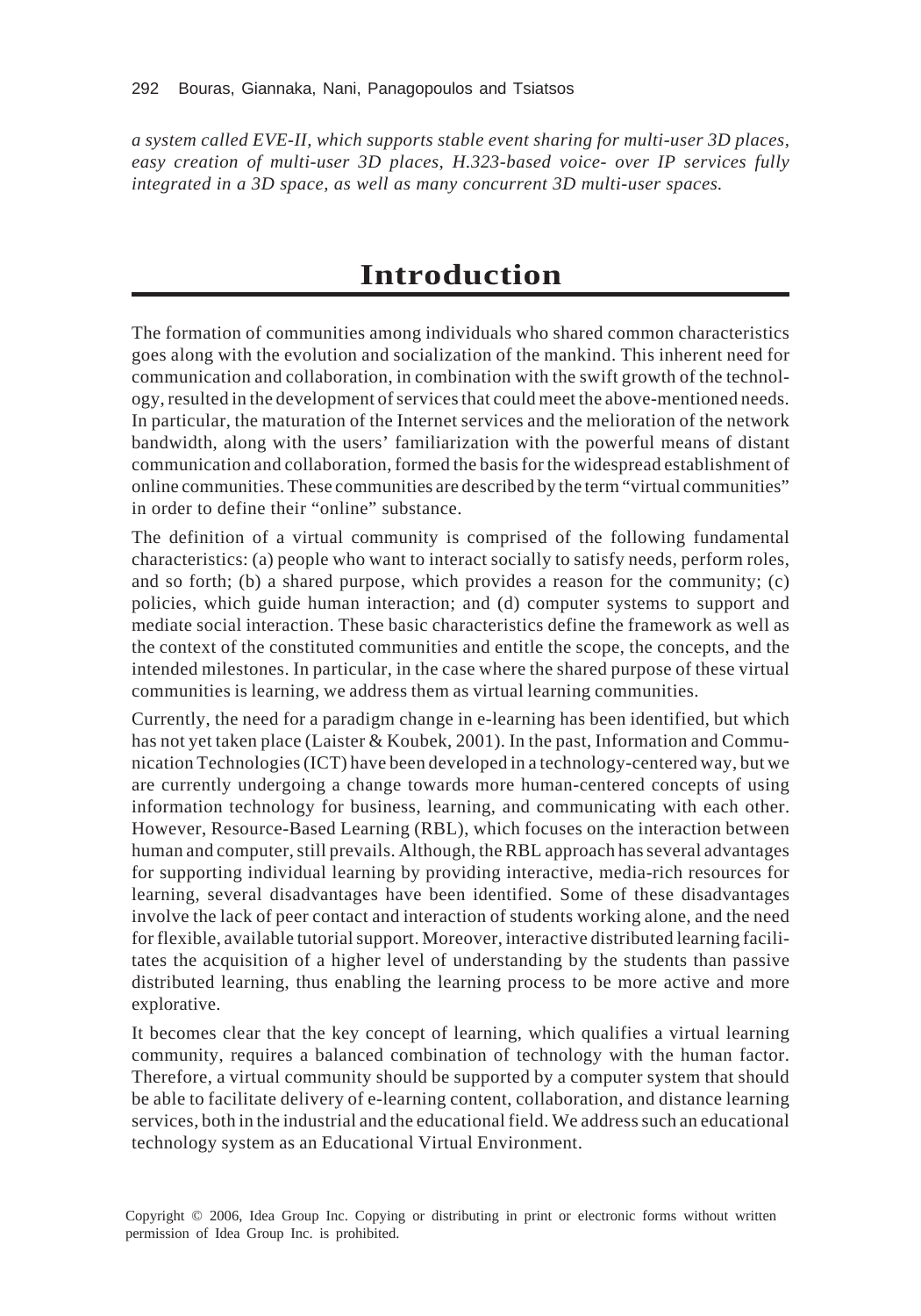The main scope of this chapter is the presentation of an integrated platform for the support of Educational Virtual Environments, which has been designed and implemented in order to integrate the current RBL concepts with collaborative e-learning strategies through advanced technological solutions. The above concept has been chosen in order to overcome the limitations of current e-learning applications, as they were described previously.

In order to exploit the advantages of RBL and interactive distributed learning and, in parallel, overcome their disadvantages while still encouraging communication and collaboration among the participants, the platform provides and supports a variety of synchronous and asynchronous services. In regard to the kind and type of functionality that are intended to be offered, these services are dispersed in the system, which consists of the following components:

- **A Web-based e-learning community (EVE Community):** This component constitutes the central part of the platform, which offers to the users (students, tutors, etc.) the necessary tools for asynchronous interactions (as forums, private messages, etc.), accessing lessons and e-learning content, as well as the users roles and rights management.
- **EVE-II Networked Virtual Environments system, which supports 3D multi-user virtual classrooms:** EVE-II is used to provide the multi-user substance of 3D virtual classrooms for collaborative e-learning in order to offer a collaborative work system or, in other words, a collaborative workspace. Using Networked Virtual Environments (NVEs) as communication media, the members of these virtual communities are given the advantage of creating proximity and social presence, thereby making participants aware of the communication and interaction processes with others. In particular, the awareness of other users and the awareness of learning objects and material constitute a critical factor for the Educational Virtual Environments. In addition, based on the fact that users are influenced by the virtual representation, the 3D multi-user component was selected so as to facilitate the elearning process and offer all the tools necessary to simulate a real classroom. Furthermore, the EVE-II system supports stable event sharing for multi-user 3D places, easy creation of 3D multi-user places, H.323-based voice-over IP services integrated in 3D spaces, and many concurrent 3D multi-user spaces.
- **A Web-based Learning Content Management Element (LCME):** This component offers tools for facilitating tutors to easily develop learning objects consisting of a variety of content formats and build online courses so as to serve their distant students' needs. These tools support the metadata elements defined in Sharable Content Object Reference Model (SCORM). Using the LCME, RBL is facilitated, and searching and retrieval of e-learning content and tracking of students' interactions with the content are supported. Also, the e-learning content can be reused within different learning objects and asynchronous courses.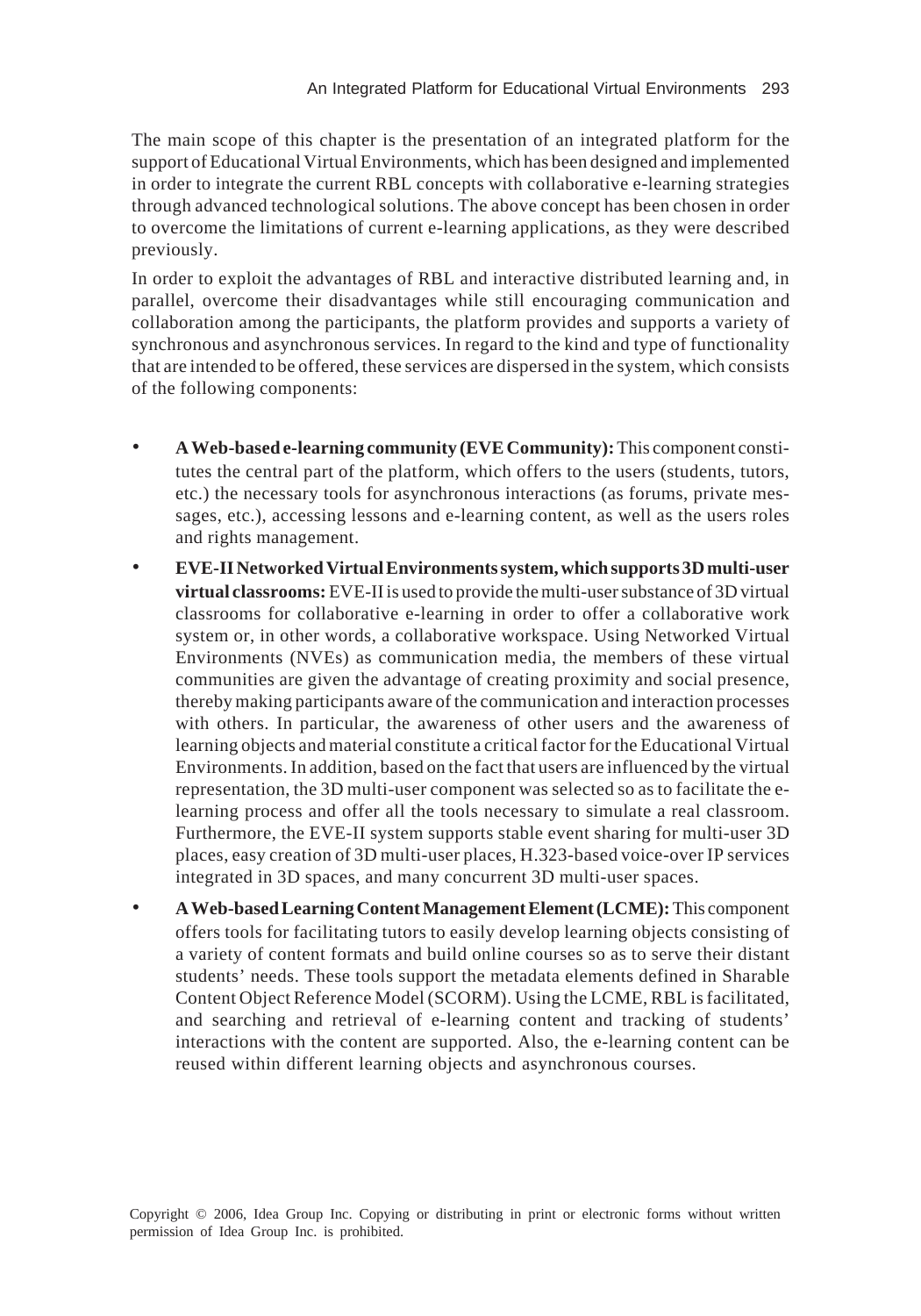The EVE Community aims to provide a virtual learning environment that can simulate in an efficient way the interactions, educational material, and learning process of a real educational environment as realistically as possible.

The remainder of this chapter is structured as follows. We initially describe the state of the art in Educational Virtual Environments. We then present the platform from a technical point of view, describing the overall architecture. Afterwards, we describe the EVE community model, structural components, and the hierarchy of the roles and rights that regulate the platform. We then continue with a detailed presentation of the functionality that the community provides. The section that follows is engaged with the description of the Learning Content Management Element that the platform provides for the access, creation, and manipulation of the content. Finally, we present the usage scenarios for the platform, some concluding remarks, and our vision for the next steps.

# **Related Technologies and Research Work on NVEs**

Currently, there are many commercial platforms that support NVEs. The most significant are:

- Active Worlds (http://www.activeworlds.com/),
- Sense8 (http://www.sense8.com),
- ParallelGraphics solution (http://www.parallelgraphics.com/ ),
- Moove' s Rose (http://www.moove.com),
- SmartVR's SmartVerse (http://www.smartvr.com/), and
- Worlds (http://www.worlds.com/).

In general, commercial products target large groups of users: "the more people, the better" (Greenhalgh, 2000). This leads commercial platforms to be reliable, attractive, and easy to use, as well as to work on available networks, mainly aiming at leisure or 3D chat. However, the generality that characterizes commercial systems makes their use for educational purposes premature, as most of them do not support audio-video and multimodal user communication. Furthermore, an attempt to modify them by integrating additional components may not be cost effective, because most of them are not based on open standards, and in addition, their development toolkits are very expensive.

The area of NVEs has drawn increased research and development interest. This resulted in systems, tools, protocols, and a variety of platforms for networked virtual environments. The most significant prototypes and research work in the field of NVEs are the following: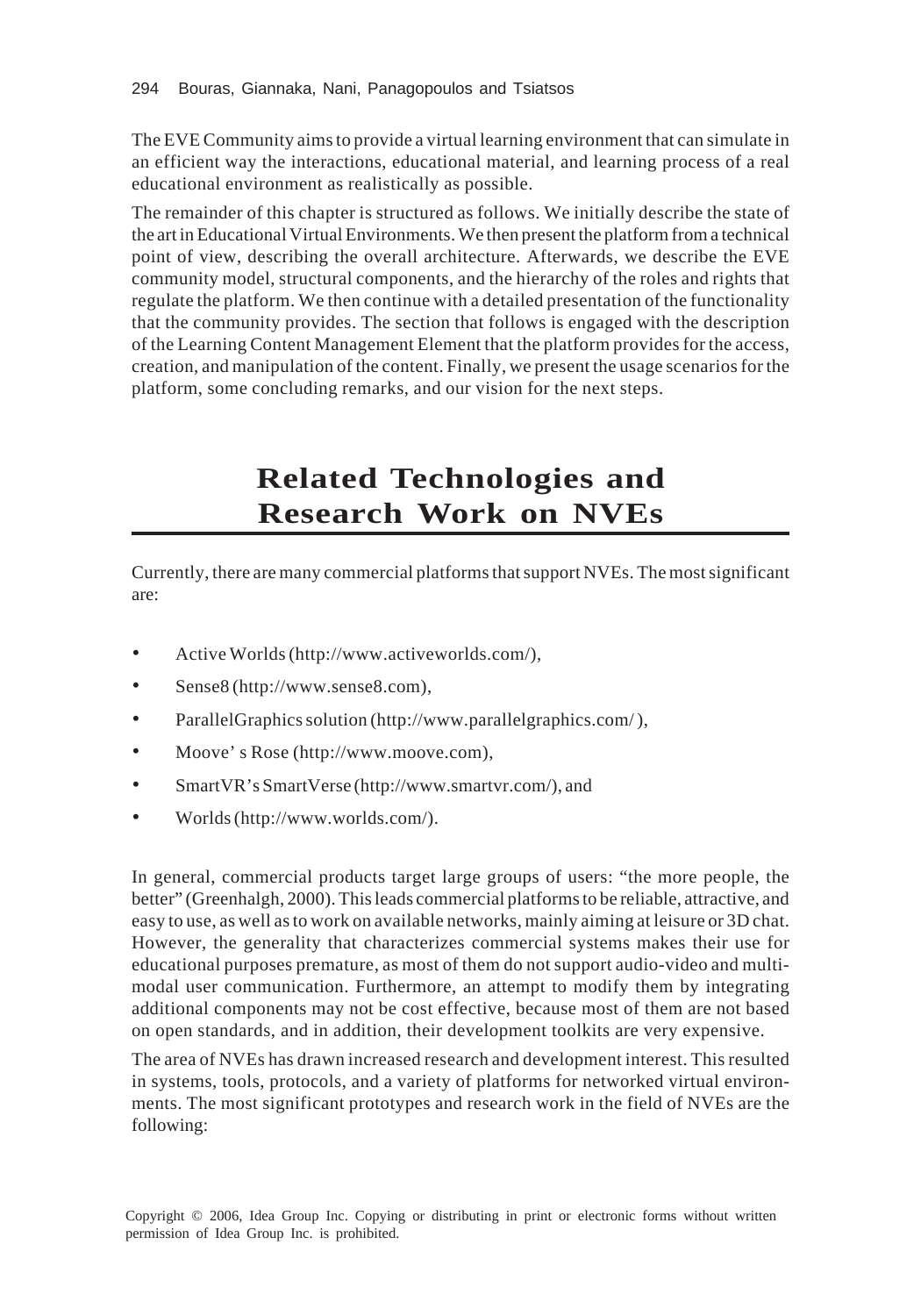- Distributed Interactive Virtual Environments-DIVE (http://www.sics.se/dive/ )(Carlsson & Hagsand, 1993),
- Scalable Platform for Large Interactive Environments- SPLINE (http://www.merl.com/ projects/spline/),
- Virtual Life Network- VLNET (Pandzic, Capin, Magnenat-Thalmann, & Thalmann, 1996; Pandzic, Magnenat-Thalmann, & Thalmann, 1998), and
- SmallTool (Broll, 1998).

Research platforms emphasize specific research issues such as facial communication, support of heterogeneous networks (Broll, 1997; Pandzic, Joslin, & Magnenat-Thalmann, 2000), or reliability, and tend to be limited in breadth (Greenhalgh, 2000). Furthermore, they focus on particular applications, and their re-usability is limited (Oliveira, Crowcroft, & Slater, 2000). This gives rise to a proliferation of independent, often partial systems, which renders them inappropriate for educational purposes. The solution of integrating or combining effort from different groups tends to be very difficult because of the different philosophies and assumptions, which condition each of these efforts.

To summarize, there are several platforms to support online virtual communities. However, current platforms rarely support both educational communities and the previously discussed goals. The current 3D multi-user communication platforms do not really take advantage of their (theoretical) potential for supporting collaborative elearning. They are mainly dedicated to avatars movement and text chat collaboration. Features that aim to transport content or support collaborative work are neither integrated nor enhanced. Thus, the increased social presence is not accomplished. These reasons led to the design and implementation of a new platform to support educational virtual environments.

# **Overall Architecture**

A high-level overview of the main components of platform EVE-II is presented in this section. As previously mentioned, the platform is supported by an EVE-II system, a Webbased community, and an LCME system.

The architecture of the platform is depicted in Figure 1. It is based on an n-tier model where each server is used for supporting specific services. These components are presented in detail in later sections of the chapter.

### **Client**

The client is the end-user's computer with an Internet connection and a Web browser. The user utilizes the Web browser as well as necessary plug-ins (such as a VRML 97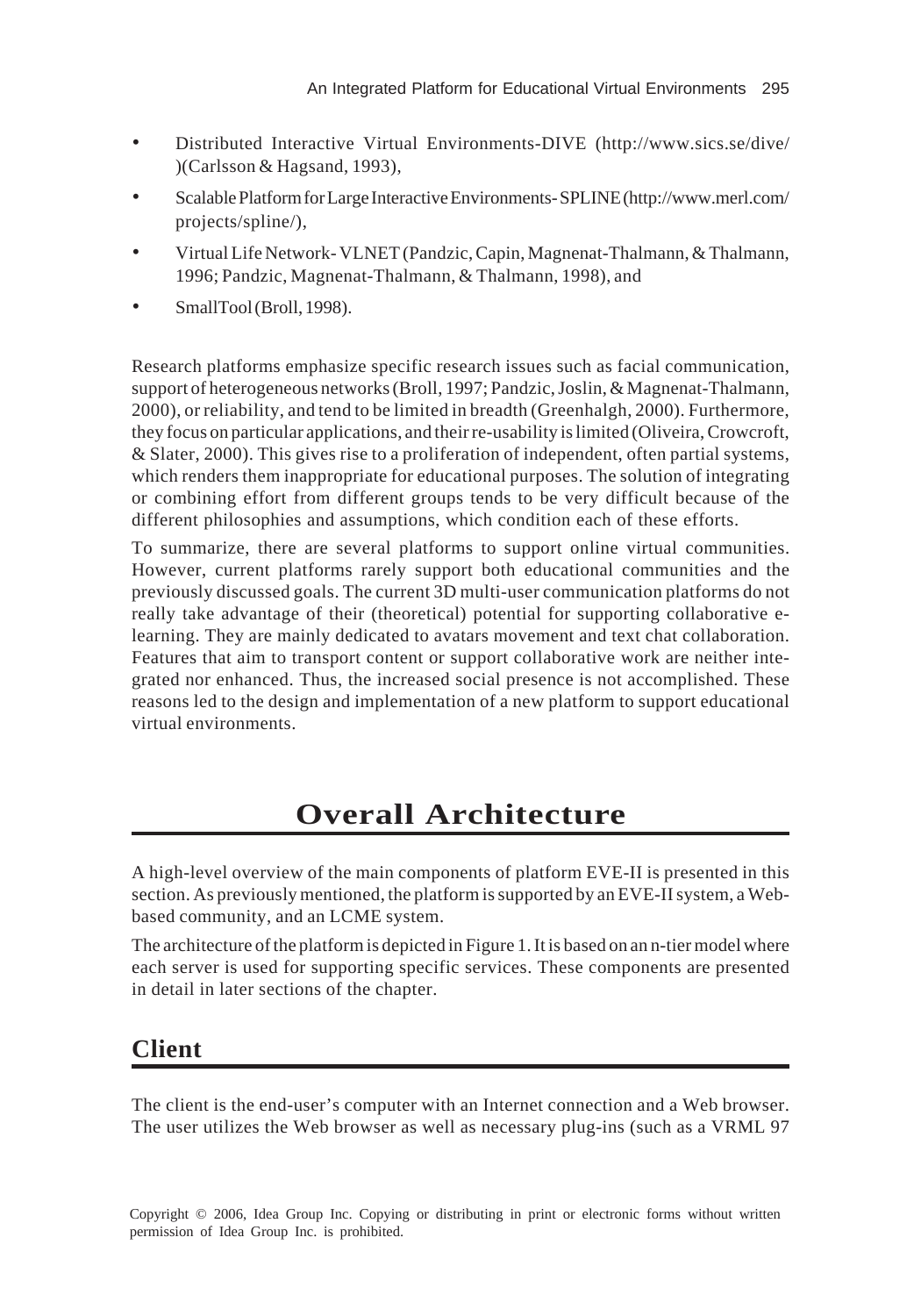*Figure 1. Overall architecture*



browser and an HTML editor) and/or Java applets (such as VRMLClient and MainClient, which are described later) so as to enter the system and exploit the offered functionality.

# **Server(s)**

Our platform utilizes a set of servers in order to offer the desired functionality:

**• Web server and scripting environment:** The Web server is responsible for storing the learning content as well as for storing and executing the scripts of the scripting environment. It interacts with the Web browser through the HTTP protocol and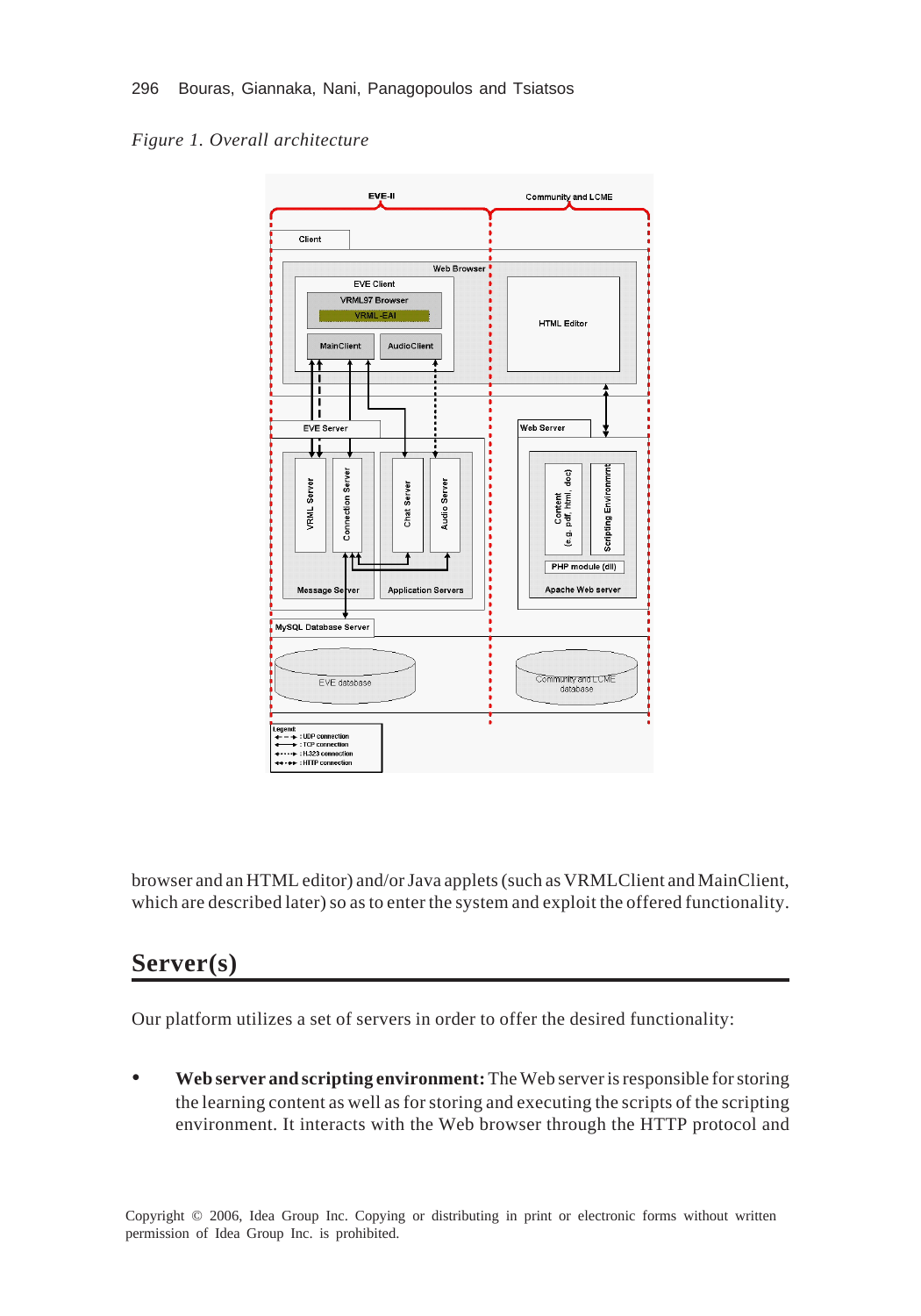with the database by means of the scripting environment. We use the Apache Web server (http://httpd.apache.org/) as it is free of charge; it runs on almost every platform; it supports a variety of scripting languages; it is reliable; it has good performance; and it is widely adopted.

The scripting environment is one of the basic components of the system architecture. It constitutes the link through which the other system components can communicate with each other and contributes to the smooth and effective delivery of the appropriate content. It supports interaction with the database, system administration, user authentication, manipulation and extraction of the user's role(s) and access rights in the system, whereas it supports the personal desk of the EVE Community and the LCME (which are described in subsequent sections). For the scripting environment, we have mainly used the (server-side) PHP scripting language (http://www.php.net) in combination to the JavaScript. PHP is open source, cross-platform, and extensible. It has excellent connectivity and high performance. JavaScript is also an open scripting language that is supported by all popular Web browsers. The main functionality offered by the scripting environment is: interactions with the database; system administration; user authentication; manipulation and extraction of the user's role(s) and access rights in the system; support of the Web-based community and the LCME.

- **• EVE-II server**: As described in the following chapter, the EVE-II server is divided into multiple servers and it is used in order to support multi-user 3D virtual environments that are enhanced with voice and text chat communication. This server is totally implemented in Java, and it is characterized by scalability and openness.
- **Database:** The database management system constitutes the core of the whole system, where the majority of the available information is stored and organized. For the presented platform MySQL server (http://www.mysql.com) has been used, which is supported by PHP and many other scripting languages; it can be integrated with the majority of the Web servers (including Apache) and is supported by the majority of the available platforms. The database is responsible for management information regarding the users, the messages exchanged, the content that corresponds to each module, and the events taking place in each area. Furthermore, it is necessary for storing information about the available learning resources, namely, their metadata elements, their relationships, and information about the students' interactions with the content. In order to provide a common understanding regarding the pieces of content that will be used within the system, we distinguish three types of learning content model components: Assets, Learning Objects (including assessments), and Courses.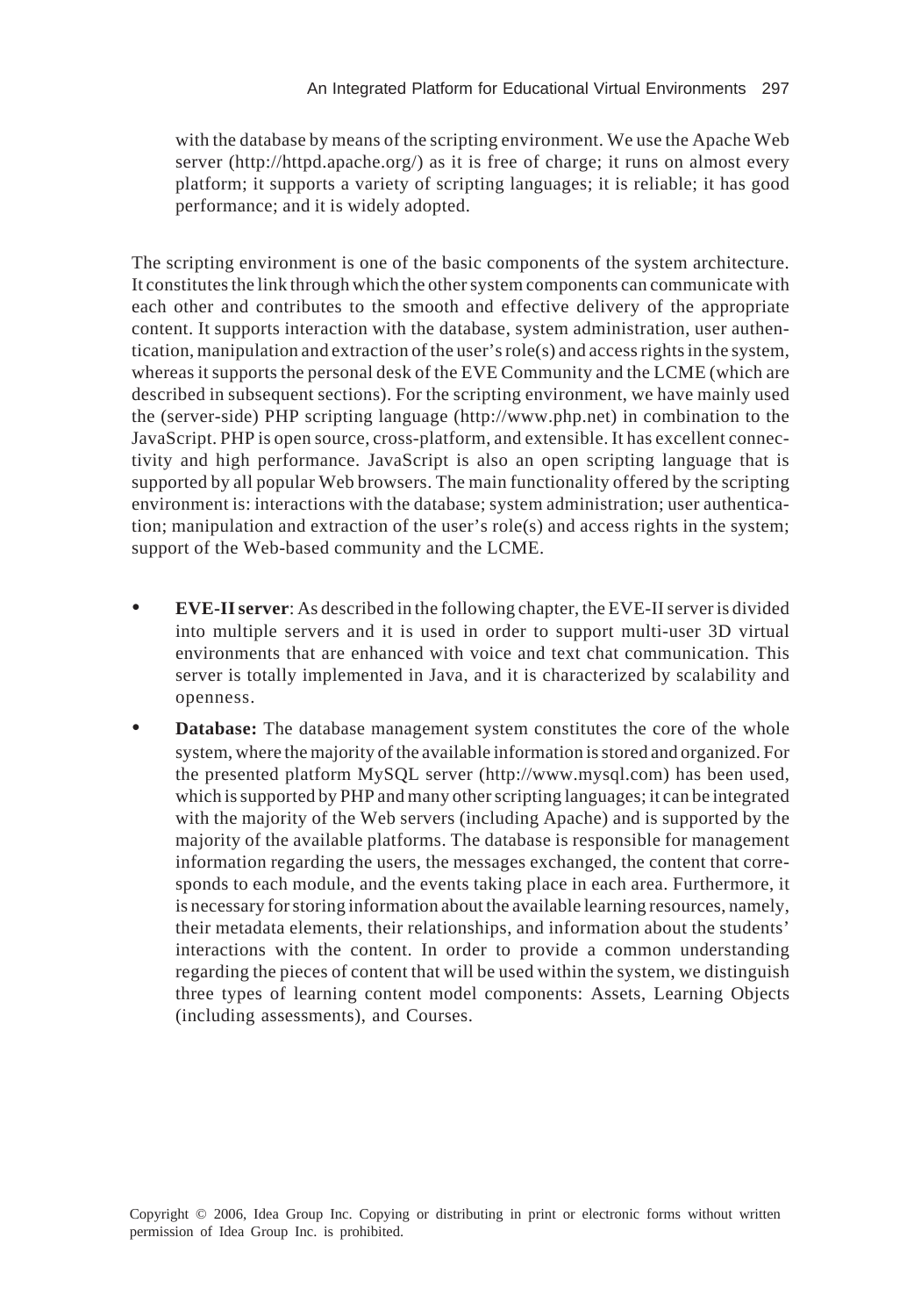*Table 1. Interrelations between system and SCORM content model components*

| <b>System content model component</b>      | <b>SCORM</b> content model component |
|--------------------------------------------|--------------------------------------|
| Asset                                      | Asset                                |
| Learning Object<br>(including assessments) | SCO.                                 |
| Course                                     | <b>Content Aggregation</b>           |

These are defined as follows:

- **Assets:** Assets comprise the basic constitutive element of the courseware. They refer to raw media files that can be viewed by a Web browser, such as slides, flash objects, exercises, and 3D simulations.
- **• Learning Objects/Assessments:** A learning object refers to the learning content launched by the learning management element and delivered to the end-user during a courseware learning experience. It can be either a collection of one or more assets or an assessment object. Assessments may contain a question of at least four types, namely multiple-choice (true-false and multiple answer are also included), matching, fill-in-the-blanks, and open short-answer questions (including shortparagraph questions).
- **• Courses:** One or more learning objects or even courses can be aggregated together to form a cohesive unit of instruction, that is, an asynchronous course. Within a course, the learning objects and courses will be listed sequentially in a tutordefined order. Using a course as part of another course, tutors have the ability to develop courses nested in any depth and, thus, apply learning taxonomy hierarchy.

To meet the requirements for content accessibility and reusability, the system provides compatibility with SCORM metadata specification (http://www.adlnet.org). In order to apply SCORM conformant metadata to the content model components adopted by the presented system, the interrelations depicted in Table 1 are assumed (Bouras, Nani, & Tsiatsos, 2003).

# **EVE-II System**

The multi-user VR system used is a platform for supporting NVEs called EVE-II. EVE-II is based on open technologies (VRML, Java, MySQL, and PHP). It offers stable sharing of VRML events, text chat, and voice chat communication among the users represented by avatars in 3D virtual worlds. The main characteristics of the EVE-II platform are the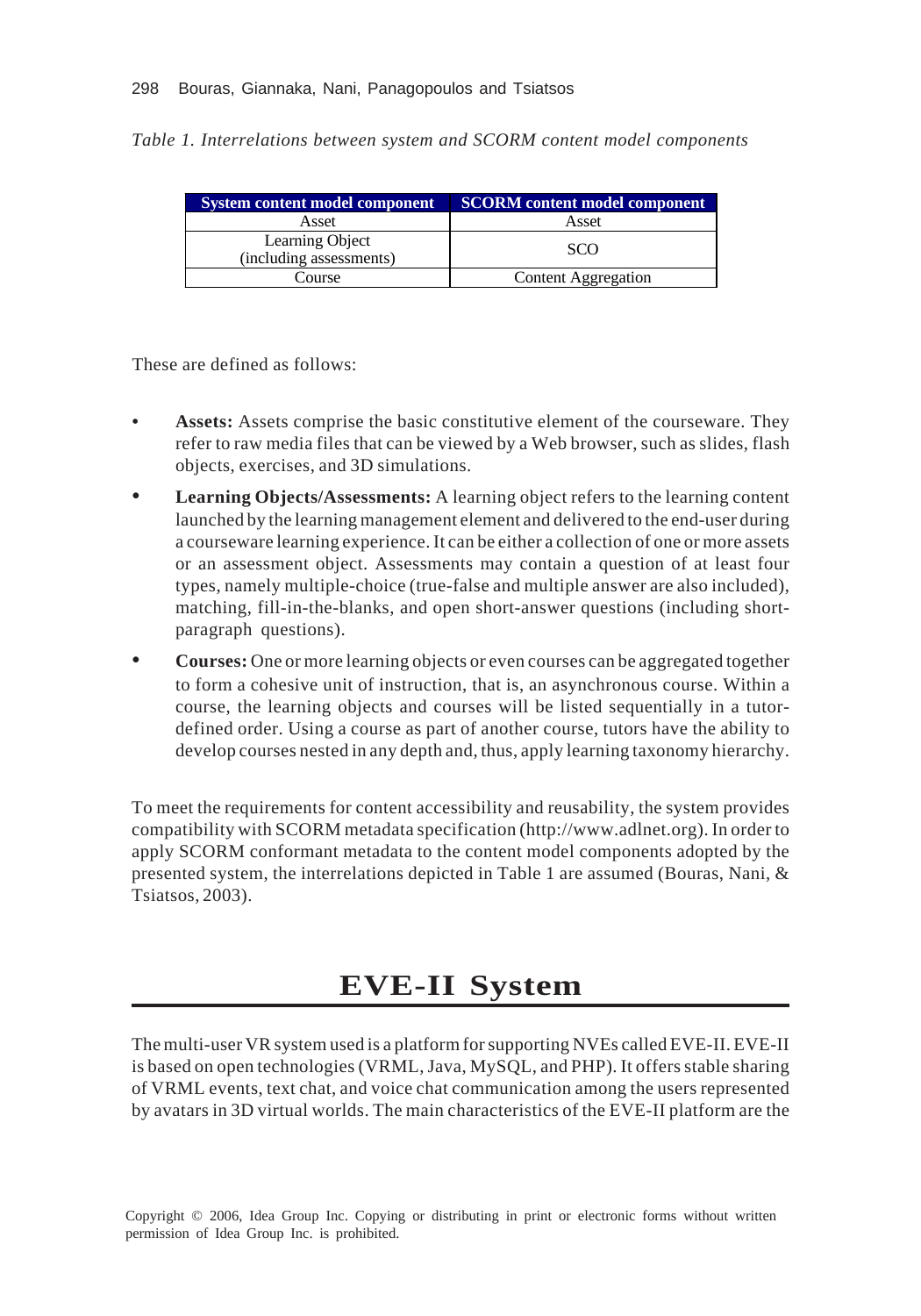flexibility and extensibility of the architecture, its stability, and the support of an easy way for transforming standalone 3D worlds to multi-user places.

The technologies used for the implementation of EVE-II, the system architecture, the main system components, and their interaction are presented in this section.

EVE-II architecture (Figure 1) is based on a client-multi-server model. The current form of EVE-II constitutes an open and flexible architecture of simple structure, which allows and supports the basic functionality that the platform is intended to offer. Therefore, the servers on which the platform relies are the message server and two application servers, a text chat and a voice chat server. This model offers scalability and flexibility to the EVE-II architecture, because if needed, more application servers could be integrated in order to offer more functionality. Furthermore, the selection of the above-mentioned architecture results in the distribution of the processing load among the above set of servers.

In addition, EVE-II is characterized by openness due to the fact that is based on open technologies and international standards. More specifically, the implementation of EVE-II is mainly based on:

- Virtual Reality Modeling Language (VRML), for the representation of the 3D worlds and the description of the 3D objects;
- VRML External Tutoring Interface (VRML-EAI) (http://www.web3D.org/), for implementing an interface between the 3D worlds and the external tools;
- Java, for the development of the client-server model, and the network communication among the different components of the platform; and
- H.323 (http://www.itu.int), for offering audio conferencing services through the Internet.

EVE-II is the second version of a system for NVEs (called EVE), which mainly improved on the sharing of events and on audio communication among the users. Concerning the sharing of multi-user events, EVE-II goes beyond EVE and other platforms (Bouras & Tsiatsos, 2004). In particular, the VRML data-sharing mechanism in EVE was based on the usage of an SVE file, which maintained every shared event and shared object in order to facilitate the multi-user communication and the initialization process. This updated approach for the sharing of the multi-user events is based on a VRML parser that has been implemented. The VRML parser runs on the server side; it is an extension of the SVE parser and helps the server to recognize the shared events without the usage of an SVE file. Using this approach, EVE-II presents the following improvements over EVE:

- It offers enhanced stability through an improved interface with EAI as well as a better support of avatar and avatars' gestures.
- It supports a facile creation of a multi-user space from a standalone, through the integration of the VRML parser. In particular, the shared events are commented out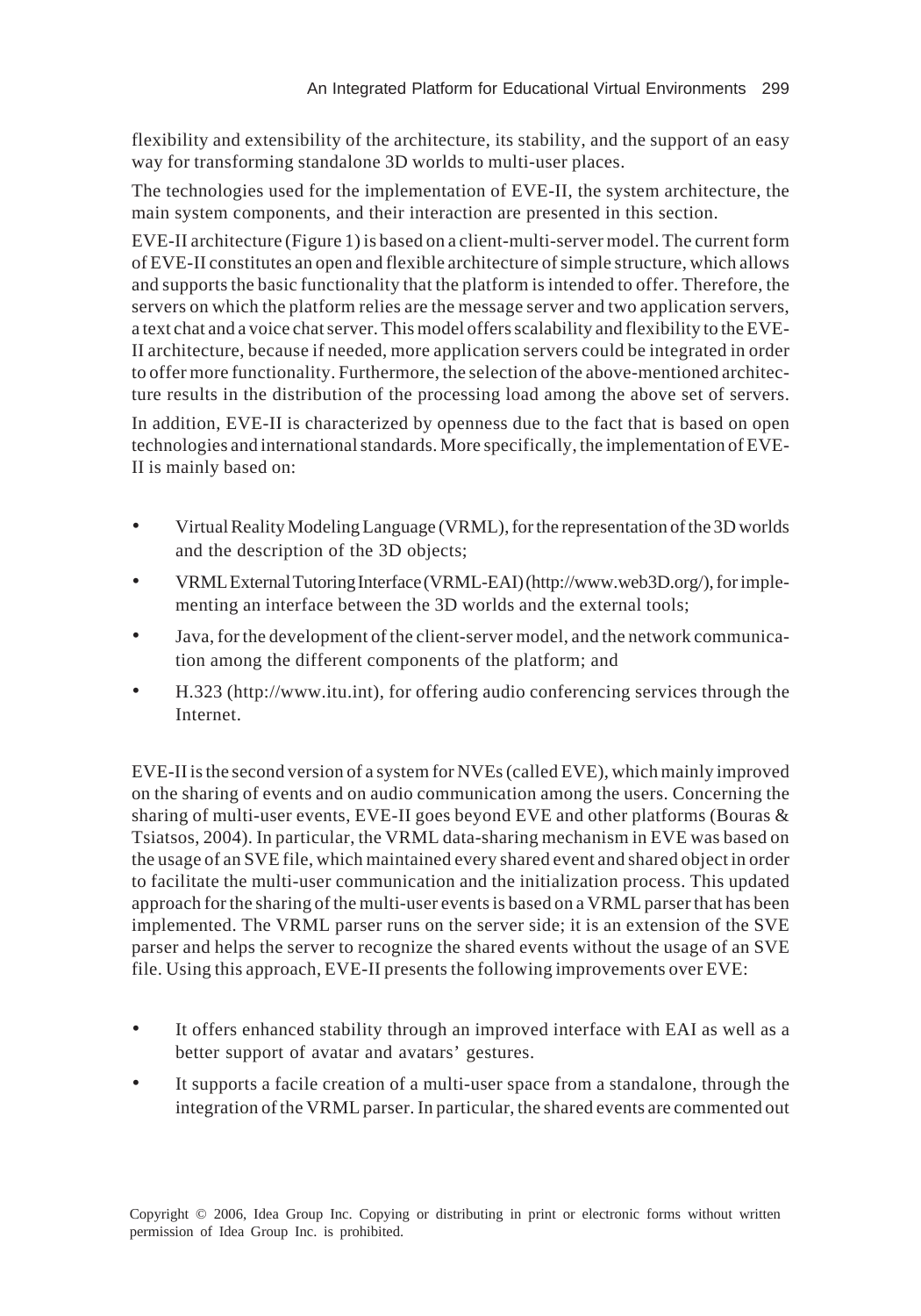(i.e., marked with a "#") in the original VRML file, and thus the standalone world is transferred to a multi-user one.

- It offers server-side syntax checking of 3D spaces in order to support better and faster sharing of multi-user events.
- It supports execution of shared scripts and VRML routes and full support of script sharing (both on JavaScript and Java format).
- It supports server-side execution of scripts, which offers better sharing of events, even in cases that are based on time triggering.
- It supports dynamic insertion of shared objects in multi-user places.
- It supports specific PROTOs (such as "chair" for avatar's sitting).
- It supports better initialization process.

Concerning audio communication, H.323 protocol is supported. H.323 is an ITU recommendation that defines a network architecture and the necessary associated protocols to voice and multi-media calls establishment. H.323 is a protocol suite that can be used for establishing, modifying, and terminating multimedia sessions or calls. These multimedia sessions include both point-to-point and multipoint conferences and Internet telephony applications. The main reason for this choice has been the H.323's modular structure, which offers flexibility and allows the usage of many well-known codecs and mechanisms for the transmission of the data. Furthermore, H.323 supports much more services than voice-over IP, such as videoconferencing, which could be integrated into future versions of the EVE-II platform

In the following paragraphs the main components of EVE-II architecture are described.

# **Server Side**

The servers on which the platform relies are the message server and two application servers (a chat and an audio server).

#### *Message Server*

The message server is responsible for the manipulation of the virtual worlds that constitute the training area of the platform. In addition, this server creates and supports the illusion to the participants that they share a common space by updating the view of the world every time that a shared object is modified. Two servers, each of which is used for a specific sequence of operations, constitute the message server. These servers are the Connection server and the VRML server:

• **Connection server:** this server maintains a database, which the system accesses in order to authenticate the user and allow him/her to enter the virtual space of EVE-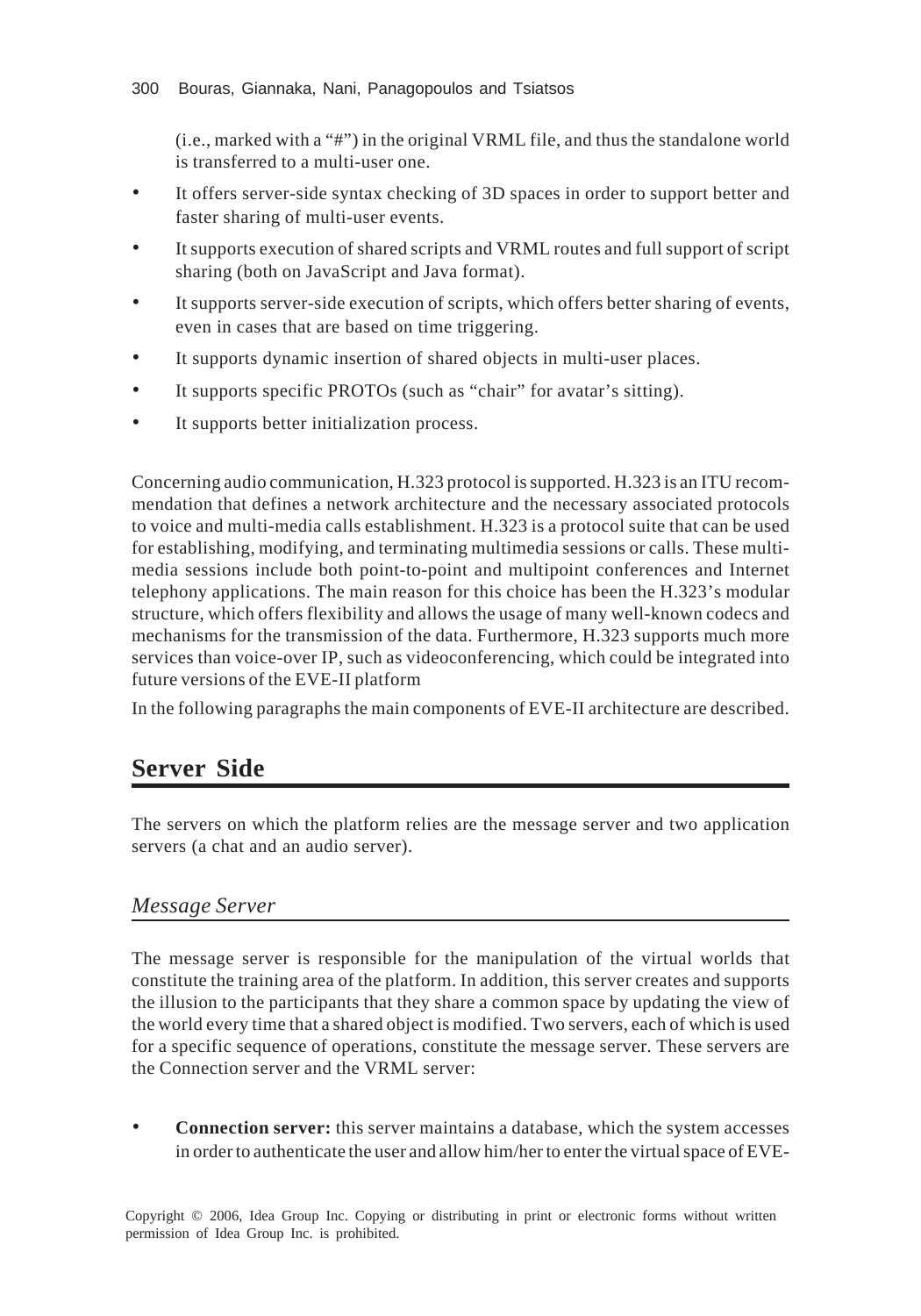II. In addition, the connection server reports every entry or departure that takes place in the platform to all other servers.

• **VRML server:** this server monitors and records every event that takes place in the virtual space and reports these changes to all participating clients of the platform. Thus, by performing these continuous updates, the system assures that the users will have the illusion of sharing a common space. The VMRL server also constantly maintains an updated copy of the world, which is sent to the clients when they enter the system. In this way, the incoming users share the same updated view as the existing users.

#### *Application Servers*

The application servers are responsible for providing specific functionality to the participants of the virtual world. In the current form of EVE-II, there are two application servers available, a chat server and an audio server.

- **Chat server:** this server is responsible for the text chat support. It allows group chat, which means text chatting between multiple users, or whispering, which allows the one-to-one communication between two users.
- **Audio server:** this server is responsible for the audio communication between the users of the system. The audio server uses ˜.323 as its main protocol. H.323 is a powerful multimedia communications protocol, which can transfer voice, video, or data over IP networks, and is especially fitted for this application. The main audio service offered by the system is the audio communication among all participants in a virtual world or between pairs of them. So, the audio server is, in fact, an H.323 Multipoint Conference Unit (MCU), which supports audio conferencing among the users. By using H.323, compatibility with a large range of H.323 audio servers and clients is achieved, and the use of audio as a separate service of EVE-II is permitted, while the numerous applications of H.323 can enrich the functionality of the platform—for example, by the future addition of video conferencing capabilities.

### **Client Side**

As depicted in Figure 1, in order for the users' client to communicate with EVE-II servers and have access to the provided functionalities, they need a Web browser, a VRML browser, the main EVE-II client, and an audio client.

• **Web Browser:** The Web browser is used for the communication with the Web server of the system, which provides an initial interface and entry point between the user's client and EVE-II environment.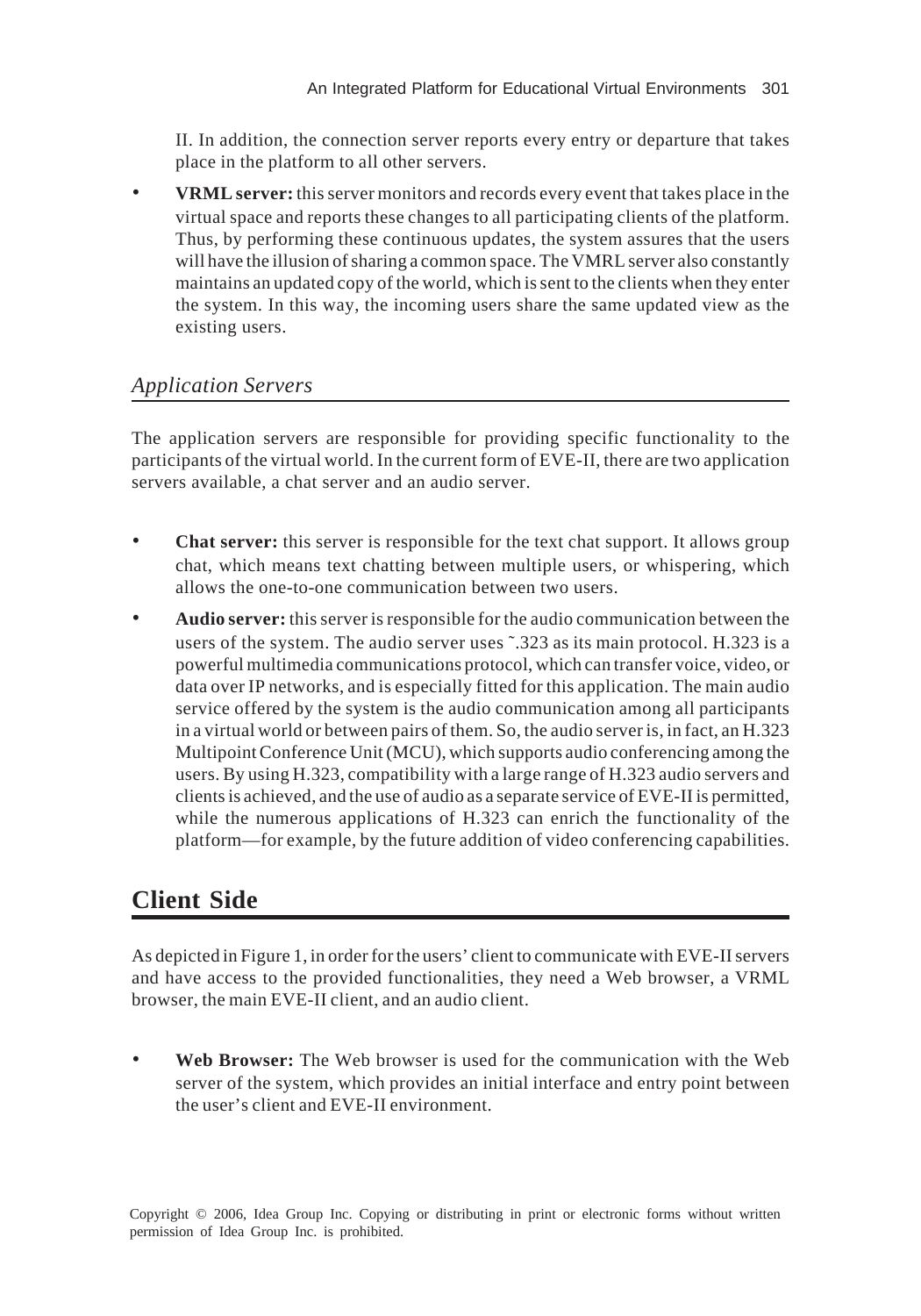- **VRML Browser:** The 3D environment of EVE-II is implemented using the VRML language. Therefore, a VRML browser, a plug-in, is essential in order to allow the navigation of the user's avatar in the virtual training space. ParallelGraphics Cortona VRML browser is a tested solution.
- **Main Client:** This client is responsible for the primary connection of the user to the Message Server, the interaction between the user's avatar and the 3D virtual space of EVE-II, as well as the text chat communication between the users of the same virtual space. In particular, the main client, which is a Java applet, makes an initial connection to the connection server, which allows it to present the current connection status and, when the user is authenticated, it passes it on to the VRML server.

During an initialization phase, the list of the current participants in the virtual space is retrieved, as well as some information about the user avatar. Then, the normal message exchange with the VRML server begins. The first message received always contains the world, in its current state, and the users' avatars, so that the initialization phase can be completed and the standard operation be started.

During normal operation, this client is responsible for the interaction between the user's avatar and the 3D virtual space of EVE-II. In particular, every time that a user acts on an object, this client reports the modification and interaction to the VRML server of the platform that performs the update and transmits it to all connected participants.

The main client also includes a chat client. This part of the main client is responsible for the text chat communication between the users of the same virtual space. Every time that a message is sent from the client's side, it is passed to the chat server that, in turn, transmits it to the appropriate destinations.

• **Audio Client:** The audio client is a Java applet that records the audio stream from the user's side and transmits it to all appropriate destinations, allowing the audio communication between participants of the same space. As already described, H.323 is used to support the audio services. The audio client communicates only with the audio server, which is used as an MCU, handling and mixing the audio streams sent by the clients and forwarding them to the correct destinations.

# **Network Communication**

The network communication of EVE-II, like its architecture, is focused on providing the available functionality at the best possible performance. Therefore, for the transmission of the packets and the achievement of the communication of the connected clients with the host servers (message server, audio server, and chat server),as well as for the serverto-server communication, there are three types of communication supported. Each of these types is found to be optimum for certain kinds of messages. Thus, the messages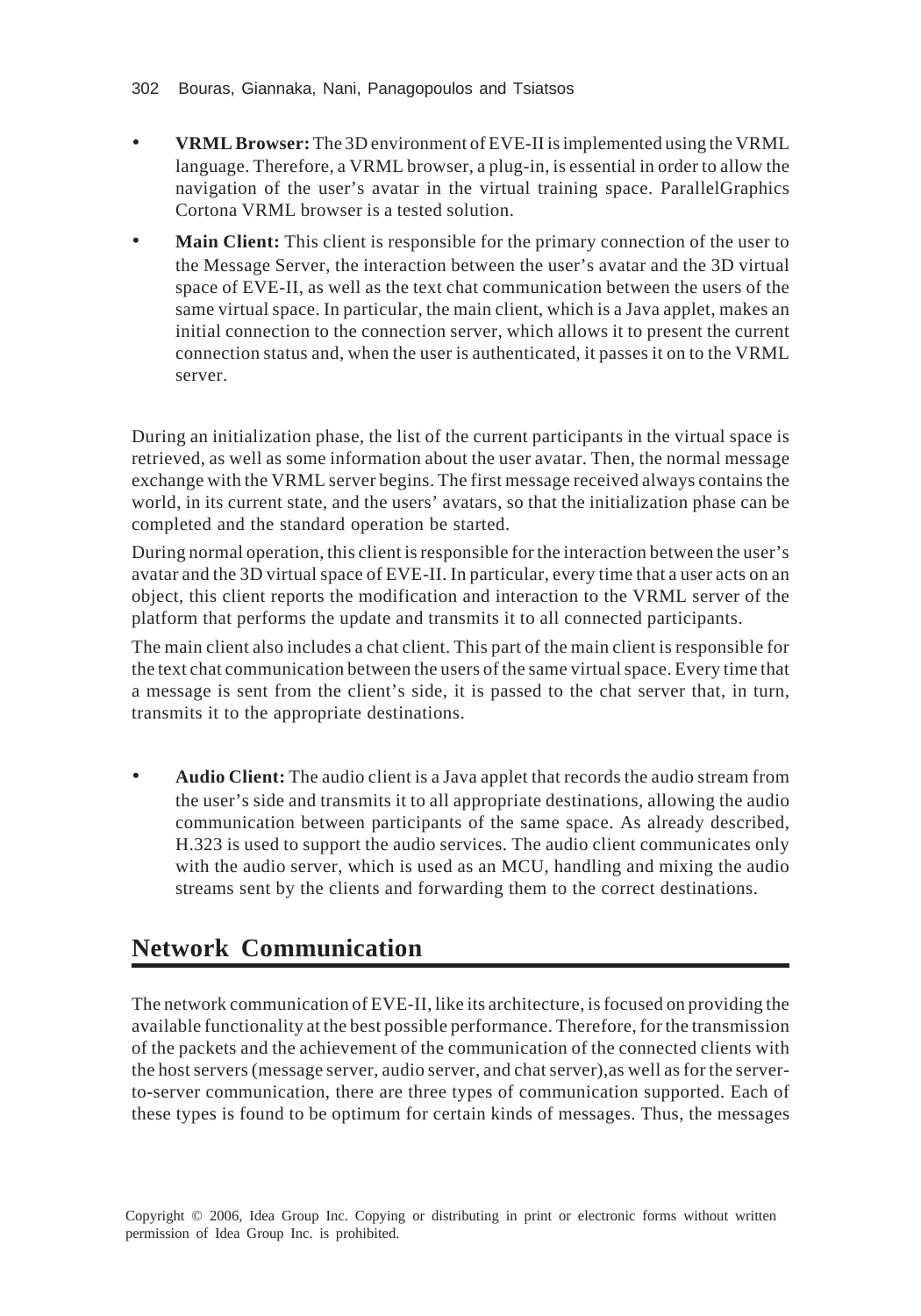exchanged in the EVE-II system have been categorized into four basic categories: (a) the messages related to the initial connection of a client to a server, as well as the messages exchanged between the servers of the platform; (b) the position messages that are related with the avatars' position and orientation in the virtual environment; (c) the important messages, which correspond to messages that are vital for the consistency of the networked virtual environment (for simplicity reasons, we consider important messages to be all messages except for the position messages); and finally, (d) messages related to audio streams.

In the following subsections, we describe why a connection type is selected for the corresponding category of messages described above.

#### *TCP Communication*

The main characteristic of the TCP communication is the reliability of the transmission of information packets. Therefore, this type of communication is selected for the cases where the reliable delivery of the exchanged messages is essential and vital to the maintenance of the consistency of the networked virtual environment, even if that interferes some delay in the transmission. For the EVE-II system, this type of communication is selected for the following messages: (a) the server-to-server communication; (b) the initial connection of a client to the message server, which includes the authentication; and (c) the messages that are vital for the consistency of the NVE, including the messages that create the 3D world and the avatars when a new client enters the system.

A possible failure or loss of the delivery of this type of messages could cause serious inconsistencies in the presentation of the virtual environment and could introduce security issues to the EVE-II system.

#### *UDP Communication*

The main characteristic of this type of communication is the high speed in the transmission of the information packets. However, one of the main drawbacks of the simple UDP communication is that it cannot assure the reliable and correct delivery of the data packets. Therefore, this type of communication is selected for the transmission of messages where their possible loss or failure of delivery would not have a severe impact on the consistency of the virtual world of the connected clients. Such messages are the position message, which carries information about the avatars' position and orientation in the virtual world, since their failure of delivery does not create important scene inconsistencies to the participants.

#### *H.323 Based Voice Communication*

As described above, H.323 protocol suite can be used for audio communication, while the transfer protocol used to actually transfer the audio data is the Real Time Protocol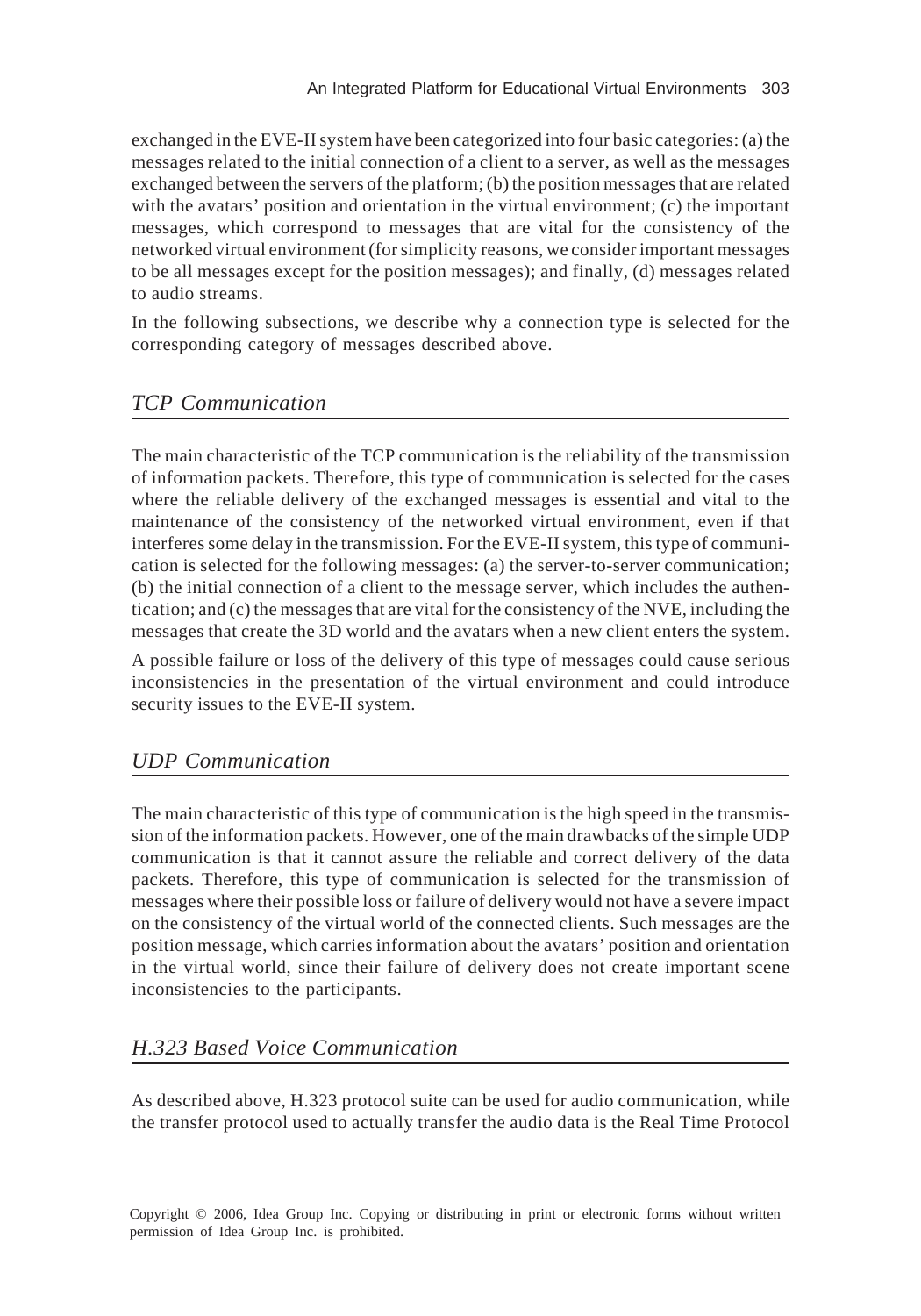(RTP). A client exchanges RTP packets with the audio server. As already described, the audio server mixes the audio streams and forwards them to the clients, making sure that sounds generated by a client are not sent back to it.

# **Eve Community**

EVE Community (http://ouranos.ceid.upatras.gr/vr/) is a prototype that has been developed to meet the requirements of an Educational Virtual Environment. EVE Community aims to provide the necessary, synchronous and asynchronous e-learning functionalities to its members in order to simulate a real learning environment. In particular, EVE community forms a collaborative educational social space where members have the capability to gain knowledge through dynamic procedures and activities. The system focuses on interaction between the users and encourages communication among them by providing synchronous and asynchronous means of communication and collaboration. A critical factor for the Educational Virtual Environments is the awareness of other users and the awareness of learning objects and material (Bouras & Tsiatsos, 2002). In order to enhance the awareness of the users, especially in the synchronous interaction, EVE community uses multi-user 3D environments, where the users are represented by 3D avatars (Bouras, Psaltoulis, Psaroudis, & Tsiatsos, 2001). Therefore, the community, based on the fact that users are influenced by the virtual representation, is supported by a 3D platform that can facilitate the e-learning process and offers all the tools necessary to simulate a real classroom. Every synchronous course is held in a 3D world, which virtually consists of all the "physical" equipment that could be found in a real classroom. Thus, the platform supports a whiteboard, a presentation table, and chairs where the avatars, which represent the users, sit. In addition, as an educational collaboration space, EVE-II platform supports a variety of communication and collaboration tools that actualize the interaction among the students and the tutor. Text chat, audio chat, and brainstorming are some of the components that forward to this direction. Another important element that EVE community takes into account is the role of the student in the community. The entity of students has advanced capabilities, which allow the users of this role to contribute to the formation of the social and information space. More specifically, students can use all the asynchronous means of communication that are contained in their personal desks, as well as the synchronous means of collaboration within the fields of the virtual classroom, when the tutor allows it. The most important functionality, which takes the student from an active entity to an actor, is the ability to add knowledge material through the uploading of files and his/her ability to create and form courses in the community, as well as becoming a tutor in some courses. EVE community, stepping in the path that educational requirements specify, tries to use available standards and technologies in order to provide an integrated solution.

Copyright © 2006, Idea Group Inc. Copying or distributing in print or electronic forms without written permission of Idea Group Inc. is prohibited.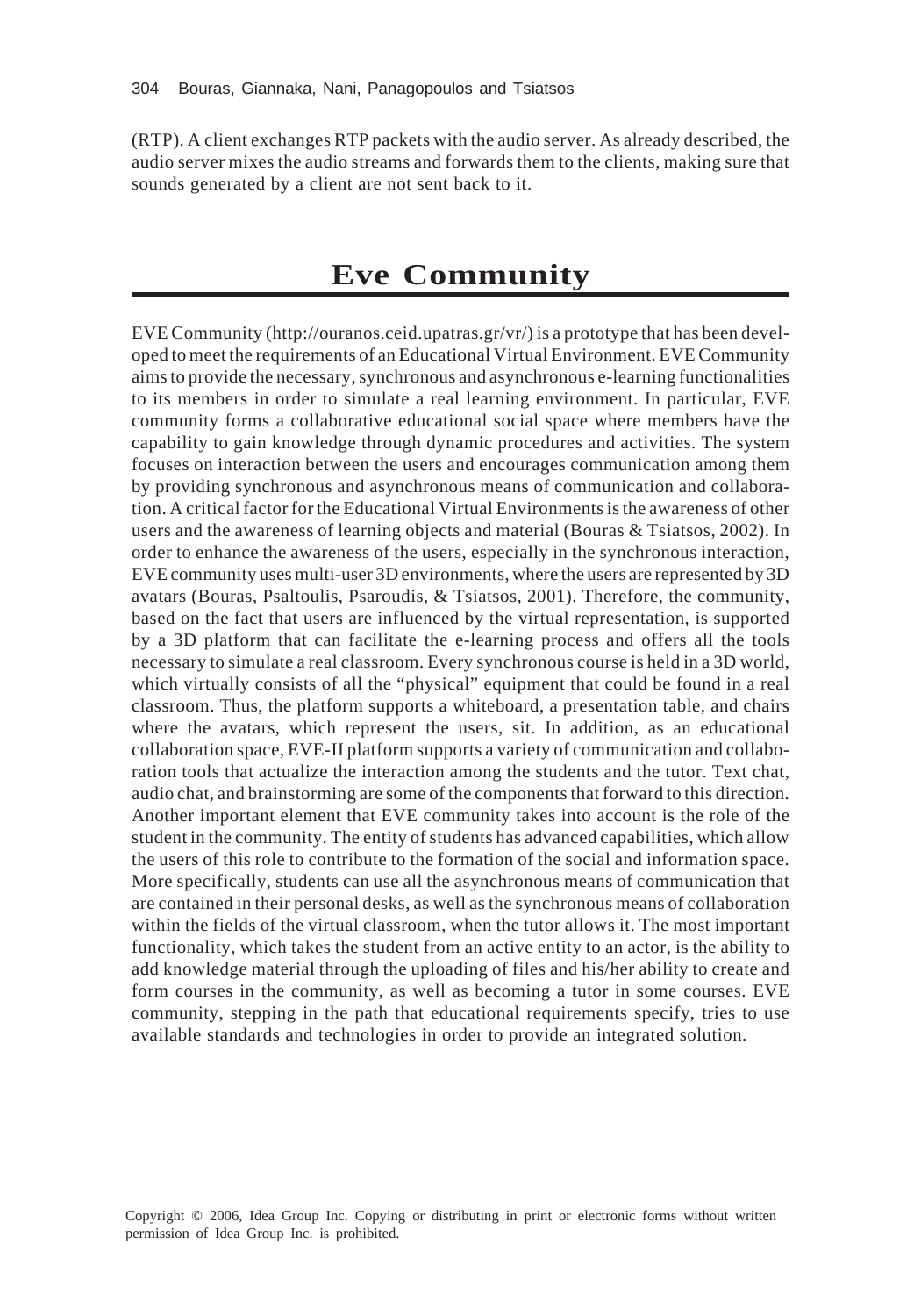# **Community Model**

When designing and implementing a Virtual Collaboration Space, there are two main issues that should be taken into account. The first one concerns the fact that the hosted users may not be computer experts nor have a great deal of experience on how to act and navigate in such systems. Thus, the community architecture should offer a friendly to use interface and well-distinguished functionalities, which will guide the user through the learning process without spending much of his/her time on trying to figure out for what each component is used. EVE community is, therefore, structured in sections, where each user, depending on his/her role, can access and use the functionalities offered. The second issue concerns the consistency and efficiency of the hierarchy used in the framework of the community. In order to obtain and maintain a well-structured hierarchy, EVE-II stratified the involved entities and assigned rights of access to each of them. The main concepts that EVE community adopts are the concept of "Organization" and the concept of "Place." The first one is used for organizing the (asynchronous and synchronous) courses offered by the EVE community. The second one is used for the virtual areas that can be visited by the user. Therefore, we could describe EVE community as a set of Organizations that provide e-learning courses and Places that can be used privately by each member or concurrently by groups of users who attend a class. An Organization constitutes the entity that can provide knowledge through courses and can be an educational institute, a University, or even a company. Every Organization has the capability to develop and create categories and subcategories of online asynchronous and synchronous courses, which can be accompanied by e-learning material. These courses are available to all members of the community who can navigate in the system, through a friendly to use interface, and have the capability to view and choose from all the available courses those that meet their interests, as well as view information about the courses for which students or tutors are already registered. The model for organizing the courses offered by the community is hierarchical, and the terms of reference for the levels of the hierarchy (organization-category-subcategory-course) contribute to the flexibility and easy scalability of the community. Also, from the developer point of view, this hierarchy contributes to the consistency of the database schema and the organization of the learning material. EVE community adopts the concept of places in order to simulate and actualize the learning process. The community area is therefore distinguished in three places. The first one, called "Personal Desk," constitutes the user's personal workplace, which is enhanced with asynchronous features; the second one, called "Training area," constitutes the place where synchronous courses are realized; and the third one, called "Courseware area," constitutes the place where the user can access e-learning content in the form of asynchronous online courses. These three types of places are described in detail in the two following paragraphs.

#### *Personal Desk*

This term refers to a 2D place that contains all the asynchronous features (apart from the asynchronous courses) a user can access. The personal desk constitutes the unique, for each member, central place where he or she can administer personal holdings. Regardless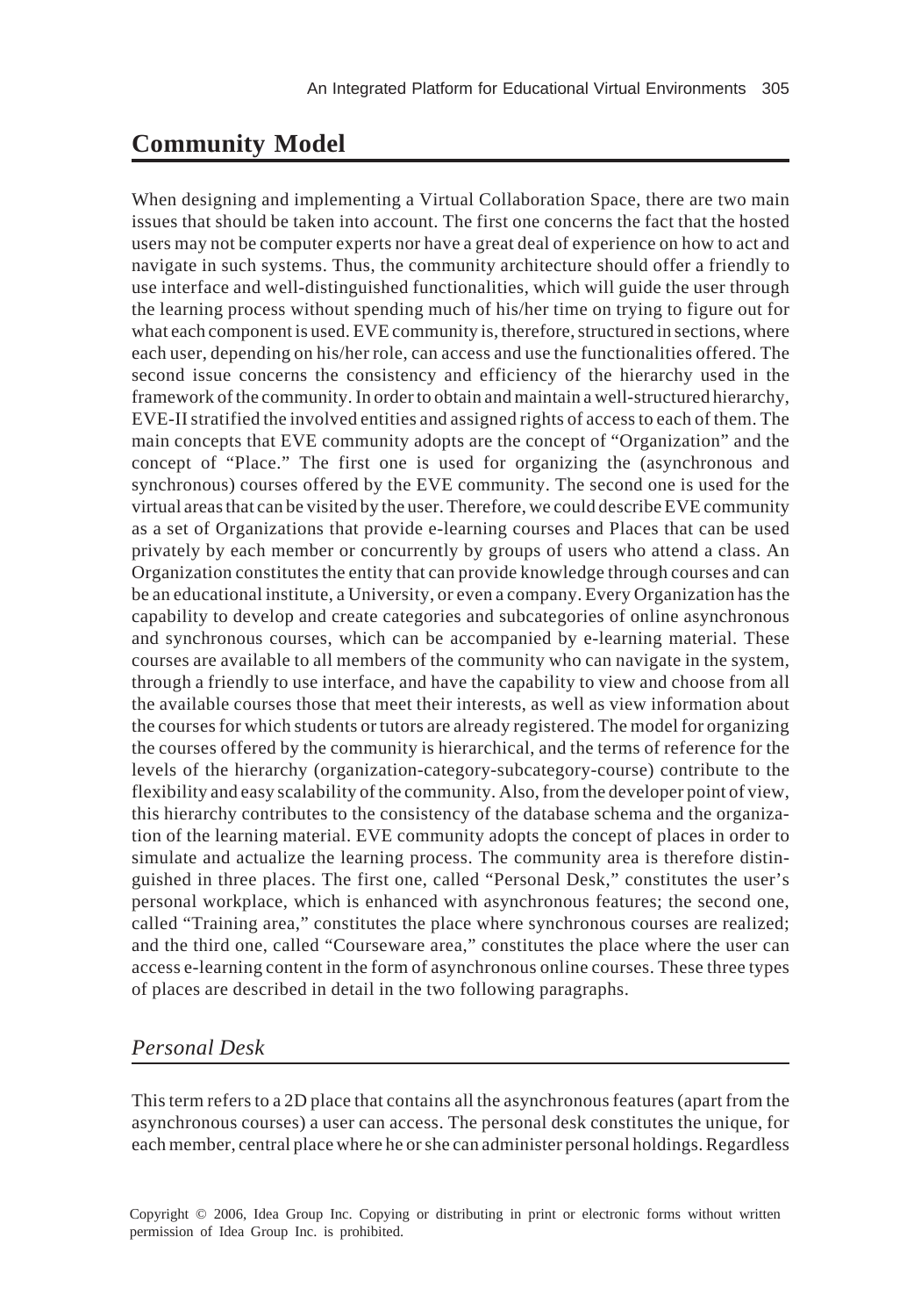of the user's role in the system, every member can navigate through the available (asynchronous and synchronous) courses and join the classes in which he or she is registered as a student, and view details about all other courses that he or she wishes to attend. In addition, the characteristic of the personal desk, as part of a Virtual Collaboration Space, is comprised of tools, which allow the asynchronous communication between the members of the community and contribute to the expanding and sharing of knowledge. Therefore, every member can access his/her personal messages, manage his/her profile and view other users' profiles, view and add information on his/her private and public calendars, upload/download files to/from his/her personal directory in the system, and view, post, and reply to messages in the community's forum. Also, a member can create a course and (if this course is approved) become a tutor for that course. The access levels in this space are altered in proportion to the user's role in the community. Thus, the roles that maintain more privileges from others can view additional features when entering their personal desk. Therefore, the user interface diversifies according to each role. As it is obvious, the personal desk facilitates the support of different access levels of the community. Furthermore, it contributes to make the users active due to the fact that they are free to choose the classes that they wish to attend.

#### *Training Area*

This place constitutes the virtual classroom where the synchronous courses take place. In EVE community, this place adopts a 3D representation based on the fact that 3D environments reflect positively on users' performance by creating a sense of presence and realism. Therefore, just as in real classrooms, the virtual classrooms must obtain all the prerequisites necessary for the conduction of the learning courses. Thereby, every course deals with a dedicated tutor, who is responsible for the management and the organization of the learning material, of the students and the course, in general. In addition, the students that attend the class and are represented by avatars have the capability to view the other users in the 3D multi-user virtual classroom, and thus maintain a scene of a real course. Furthermore, the 3D Collaboration world offers tools that contribute to the realization of a virtual course. These features, which according to their functionality and the need for realism, can either be 2D (for example, the text chat and the uploading and downloading of files) or 3D (for example, the whiteboard and brainstorming, as well as some extended functionalities such as audio chat), and access to the content repository are some of the components that develop the environment for the simulation of the real classroom. These features are going to be presented in detail later in this chapter.

#### *Courseware Area*

In this area, the student can access the courseware (series of online asynchronous courses), search and retrieve content of his/her preference, access his/her personal and academic records and information about his/her interactions with the content of an asynchronous course, and get support from a tutor responsible for the particular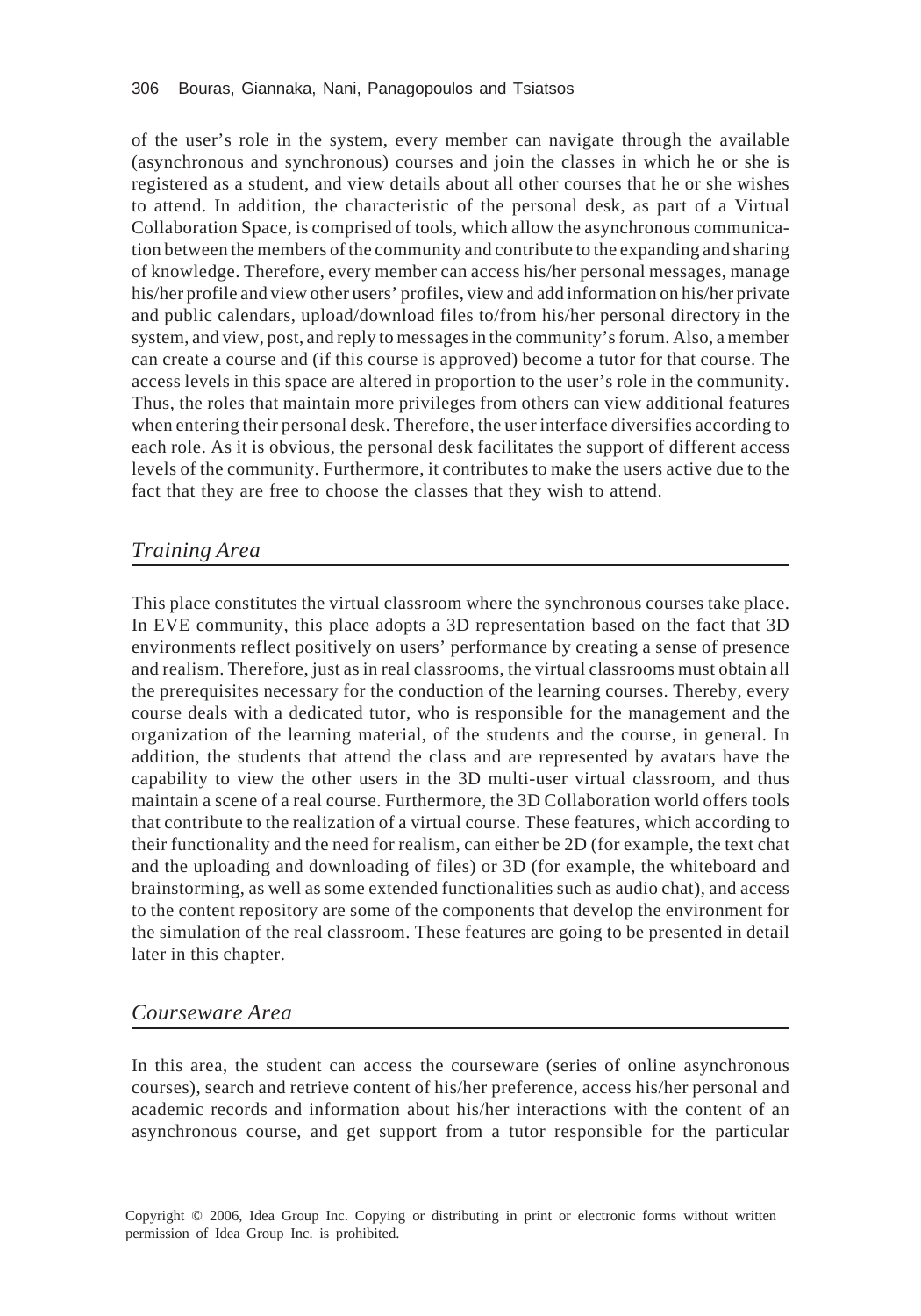asynchronous course. There the student can see the table of contents of the asynchronous course in the form of a hyperlink tree. Furthermore, he or she can see a related resources list, which includes all the resources to which the current learning object relates.

### **User Roles and Rights**

An important factor to be taken into account is the definition of the users' roles in the community, as well as the levels of access that each role involves. More specifically, in EVE Community there are six, well-defined user roles, each of which is associated with certain privileges. These user roles are the following:

#### *Visitor*

This type refers to users who have not yet been registered to the system. The users in this category can only view information (mainly static) and demos about EVE community and what it can offer, without being able to navigate and test the systems' functionalities. In addition, they have the capability to register with the system by completing a registration form, which will assign them to the member role.

#### *Member*

Members of the community are considered to be users who have not yet joined any of the available courses but who are registered with the system, which means that each has a unique username and password, wherefrom they are recognized. These users have the capability to navigate though the available classes and post registrations for the courses that correspond to their interests. In addition, they have the capability to use all the asynchronous features that the community provides, which include the forum, a personal calendar, send and receive messages, maintain their personal profile, and view other members' profile. However, these users, since are not registered for any class, cannot enter the 3D virtual world, the virtual classroom, where the courses take place.

#### *Student*

This user role corresponds to members that have registered for at least one class. Therefore, these users have all the capabilities mentioned above (forum, calendar, uploading/downloading of files), as well as some additional collaboration features that arise from their registration for a class. These features involve the insertion of the user into the 3D virtual classroom, his/her representation of avatars, his/her ability to communicate and collaborate with the other students of the course through collaborative tools, such as the use of a whiteboard, the brainstorming, text and voice chat, the dynamic uploading and sharing of files, and access to the courseware.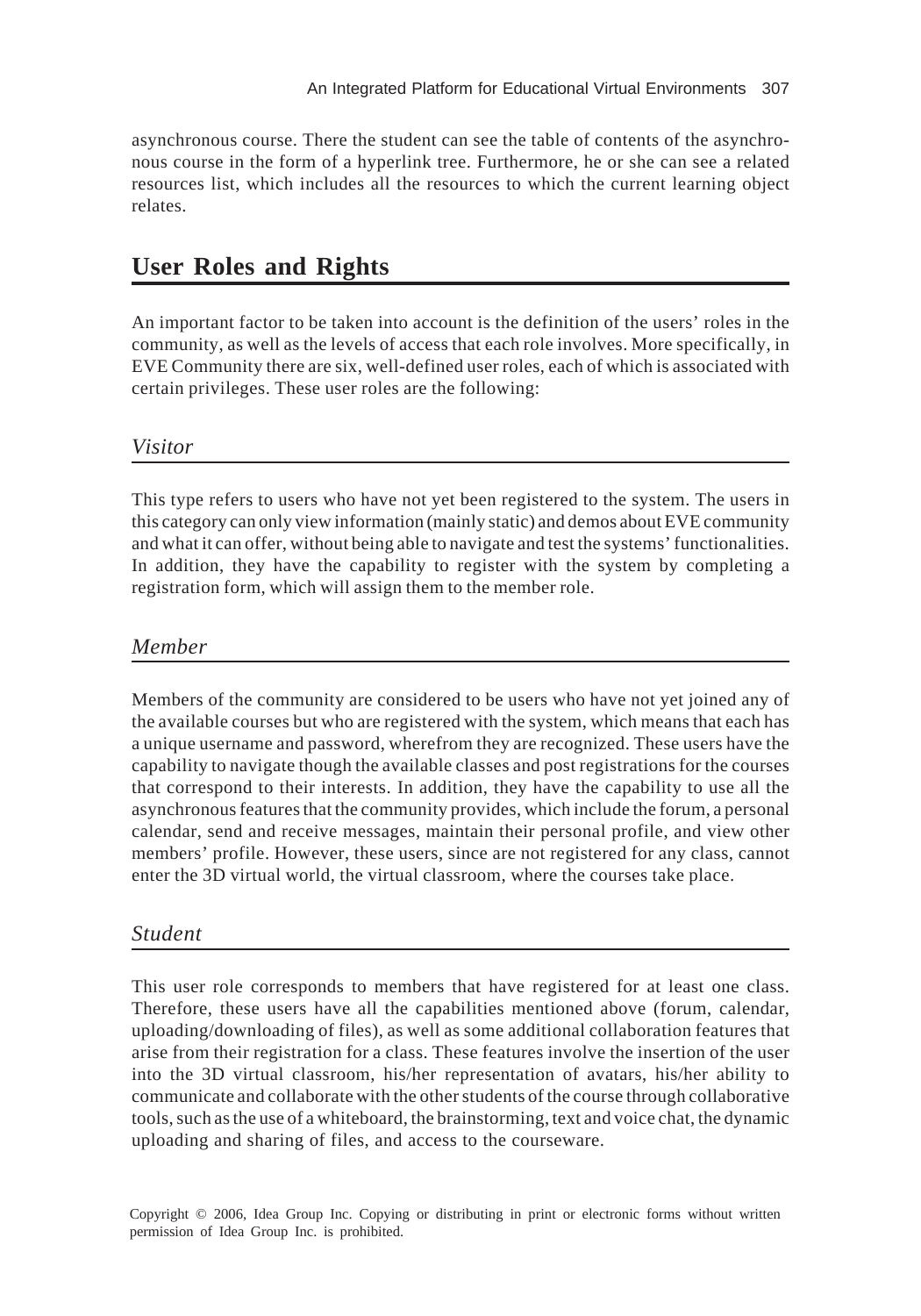#### *Tutor*

The tutor role is assigned to only one person per course (asynchronous and/or synchronous). This user must be a member of EVE community, without necessarily being registered for a course as a student. As the concept of the hierarchy implies, the users who are assigned to be tutors in a certain course conserve the capabilities of the student category but obtain some additional "privileges" in relation to the lower levels of the hierarchy. Regarding the tutor's role, it should be distinguished in two instances. The first one consists of the asynchronous components that this kind of role can manipulate. More specifically, the users assigned as tutors have the capability to manage the learning material of each asynchronous and/or synchronous course that he or she created, create examinations and tests, view the users who have registered for the course, access information about each student's interaction with the content of a course, and upload files in the synchronous course's directory. The second one is related to the existence of the tutor in the 3D virtual classroom. In this place, the tutor is the most privileged among the users, as the management of the course falls to his/her jurisdiction. In particular, the tutor can create groups of students, assign them tasks, which he or she supervises during the class, and decide what will be presented on the whiteboard. Furthermore, the tutor is the floor manager of the classroom, which means that every time a student wishes to speak or pose a question, he or she must get the tutor's approval. In general, this type of user is responsible for the efficient realization of the course and the management of the students, who he or she has the ability to expel in cases thought necessary.

#### *Course Manager*

Each organization appoints a course manager, a person who is responsible for the creation and management of the categories, the subcategories, and the courses, in general. This entity is authorized to set a tutor for every course and decide which members, who displayed interest in the course, will become registered students. In addition, the course manager can view the users' profiles, consider their research areas, and create new categories, subcategories, and courses that correspond to the majority's interests. Like the tutor, the course manager is responsible for the organization and management of all students, in addition to tutors who have subscribed to any synchronous course of the organization that the course manager represents. Thus, this user can add or delete users, accept or deny requests for the creation of courses by tutors, and accept or deny requests for the attendance of a course by students. Moreover, a course manager can view any change in the asynchronous learning material and approve or reject it accordingly. The course manager is also responsible for the administration of the asynchronous means of communication and collaboration, such as the forum and the calendar of events. Regarding these components, the course manager is responsible for the selection of the topics that are going to be posted on the forum and the calendar. Through an administrative console, this user receives the submissions posted by the users (members, students, and tutors) of the community and decides which of the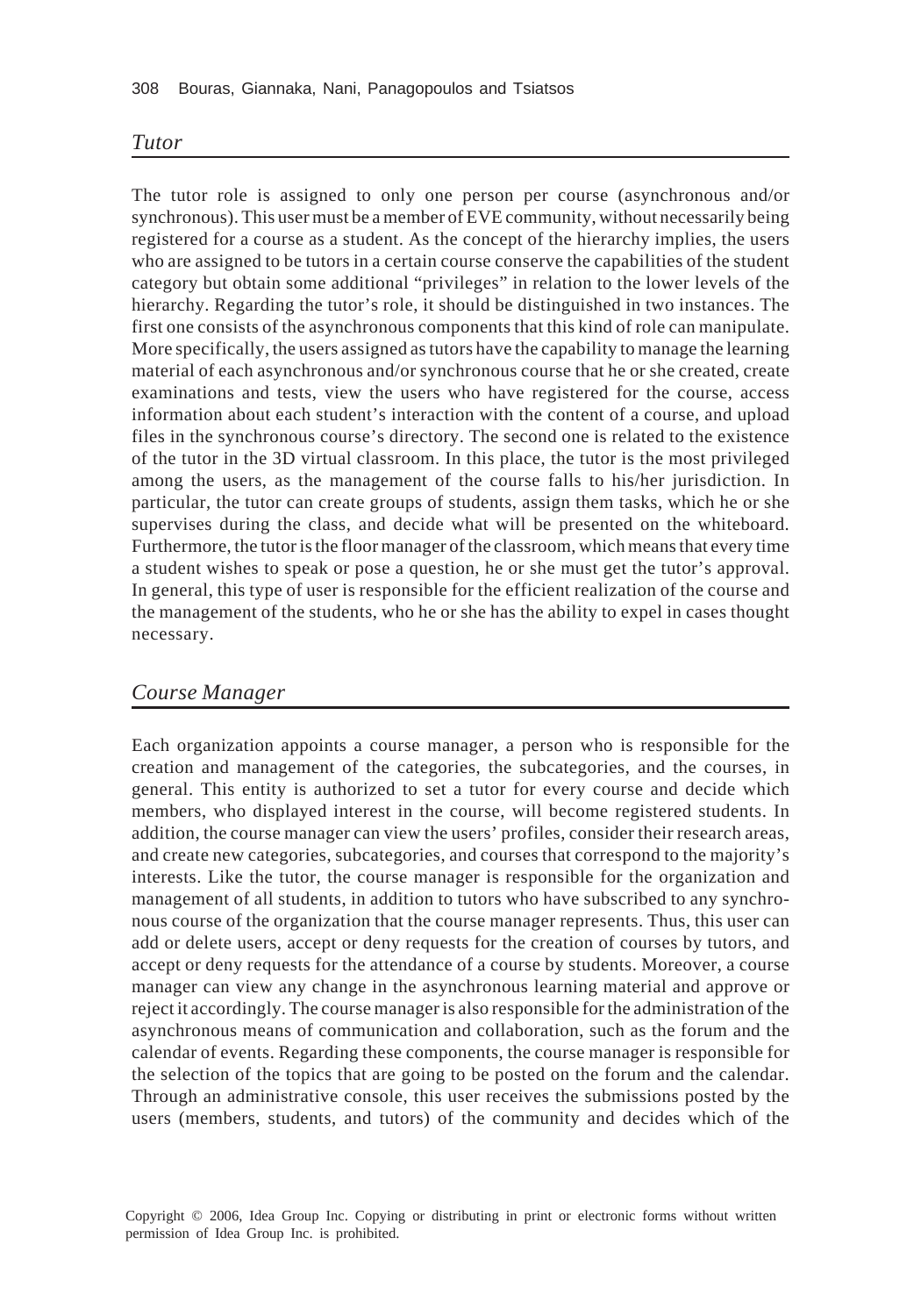received information can contribute to the community's facilitation and to the learning process, in order to post it and make it accessible by all members.

#### *EVE Administrator*

There is only one person who holds this role, and he or she is the platform owner. Hierarchically, the administrator presents full access to the system, in which he or she can add, remove, and modify functionalities, fix possible weaknesses of the system, and create new organizations. In addition, the EVE administrator is responsible for the management of the course managers and the users of the community, in general.

In Table 2 the access rights of each role are presented. Also, Figure 2 depicts the hierarchy of courses in the EVE community according to organization concept and their relation to the roles and rights that EVE community supports.

What should be significantly emphasized is that the privileges that accompany the role of the tutor stand only for the courses to which this user is assigned. Similarly, the attributes of the course manager stand for the organization that this user represents. For every other entity, these users are treated by the system as members.

# **Functionality**

The main goal of an Educational Virtual Environment is to provide all the tools, applications, and conditions necessary to make up an efficient space where communication and collaboration can be used for the maintenance and exchange of rich knowledge. Thus, EVE community, trying to simulate the learning process from its very beginning until its completion, is enhanced with the tools necessary for the advising, the notification, the encouragement, and interaction of the users, as it would happen in real educational communities.

In the following paragraphs the functionality of our platform is presented, except the functionality of the courseware area, which is presented in the subsequent section.

#### *Personal Desk Services*

These services (Figure 3) constitute, in a way, the anteroom, which prepares the users before attending a class (synchronous course), and is mainly comprised of asynchronous features. This space and the information provided are always available for the users, even if no courses are taking place at the time, and contribute to his/her advising, notification, reminding, and troubleshooting in the scope of the community.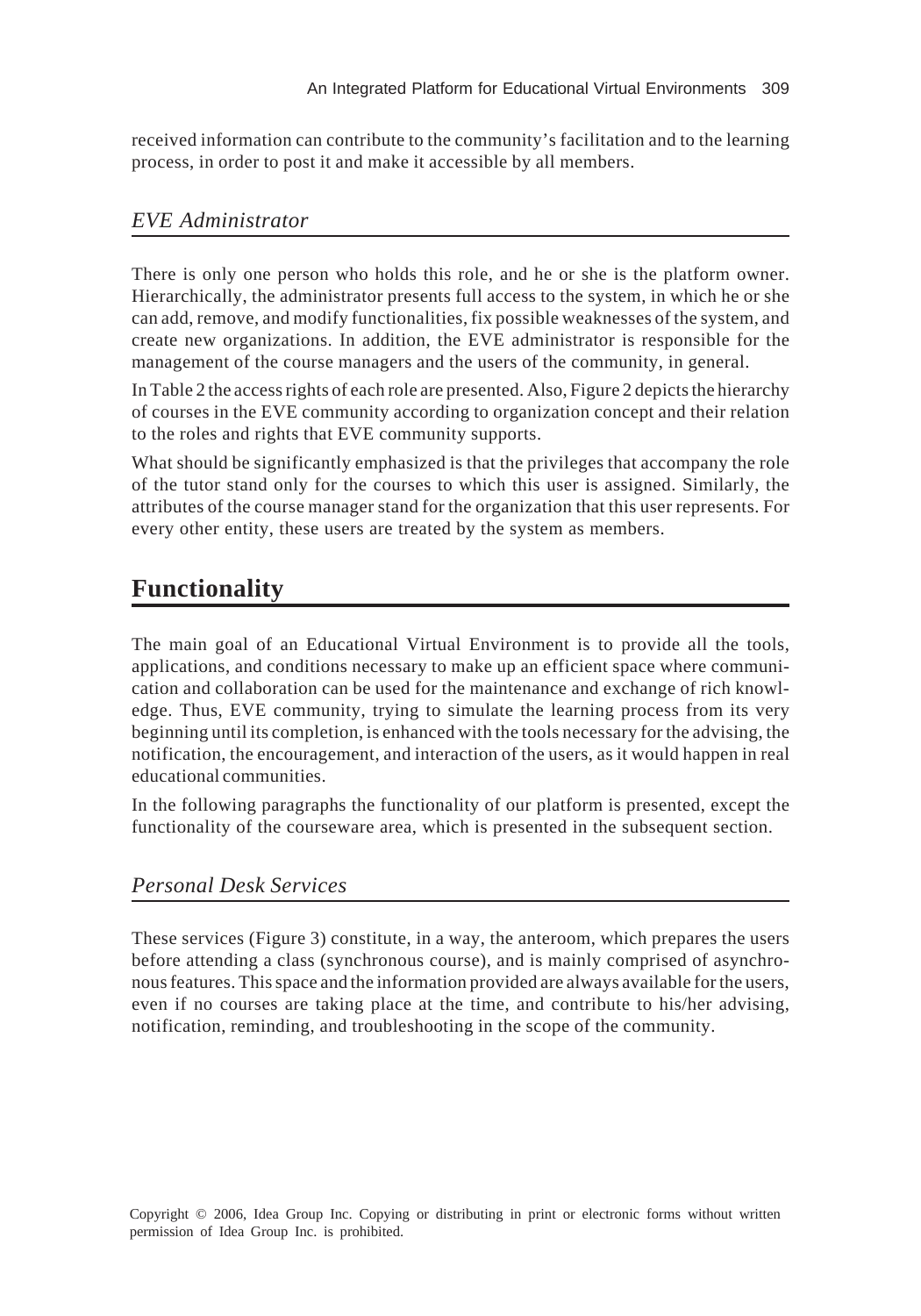| <b>Place</b>      | <b>Rights</b>                      | EVE administrator | Course manager | Tutor        | Student      | Member       |
|-------------------|------------------------------------|-------------------|----------------|--------------|--------------|--------------|
| Organization      | Create Organization                | $\mathbf{V}$      |                |              |              |              |
|                   | Delete Organization                | $\mathbf{V}$      |                |              |              |              |
|                   | Edit Organization's info           | $\mathbf{V}$      | v              |              |              |              |
|                   | Assign course managers             | $\mathbf{V}$      |                |              |              |              |
| Course category / | <b>Create Course Categories</b>    |                   | V              |              |              |              |
| subcategory       | Delete Course Categories           |                   | v              |              |              |              |
|                   | Edit Course Categories info        |                   | v              |              |              |              |
|                   | <b>Create Course Subcategories</b> |                   | v              |              |              |              |
|                   | Delete Course Subcategories        |                   | v              |              |              |              |
|                   | Edit Course Subcategories info     |                   | v              |              |              |              |
| <b>Courses</b>    | <b>Create Courses</b>              |                   | v              | v            |              |              |
| (synchronous /    | <b>Delete Courses</b>              |                   | V              |              |              |              |
| asynchronous)     | <b>Assign Tutors</b>               |                   | V              |              |              |              |
|                   | Validate Course creation           |                   | v              |              |              |              |
|                   | Edit Courses' info                 |                   | V              | V            |              |              |
|                   | Accept / Delete Students           |                   | V              |              |              |              |
|                   | <b>Register for Course</b>         |                   |                | V            | $\mathbf{V}$ | $\mathbf{V}$ |
|                   | <b>Attend Course</b>               |                   |                | $\mathbf{V}$ | $\mathbf{V}$ |              |

*Table 2. Table of rights and roles*

#### *Forum*

One of the main services of the EVE's personal desk, as well as of every virtual community (Ganesan, Edmonds, & Spector, 2002), is a forum, which comprises a mean of asynchronous communication. Every registered member can post a topic to the forum with information that he or she thinks is important, and this message is posted to the administrator who ultimately decides whether this message could contribute to the community or not.

#### *Calendar of Events*

The calendar of events is a timetable that stores a collection of events and lists them in chronological order. It is an asynchronous mean of communication that can be used for the scheduling of events that take place in the virtual learning community. Each registered user can create a private calendar of events—a calendar in which only the user can see the contents and add posts. The calendar provided by EVE community can support three types of events: public, private, and those related to each course. In the public calendar of events, the members can post their announcements to the administrator, who, in turn, will decide if the announcement is "qualified" to be posted. Furthermore, there can be a course calendar that includes class schedules and venues, schedules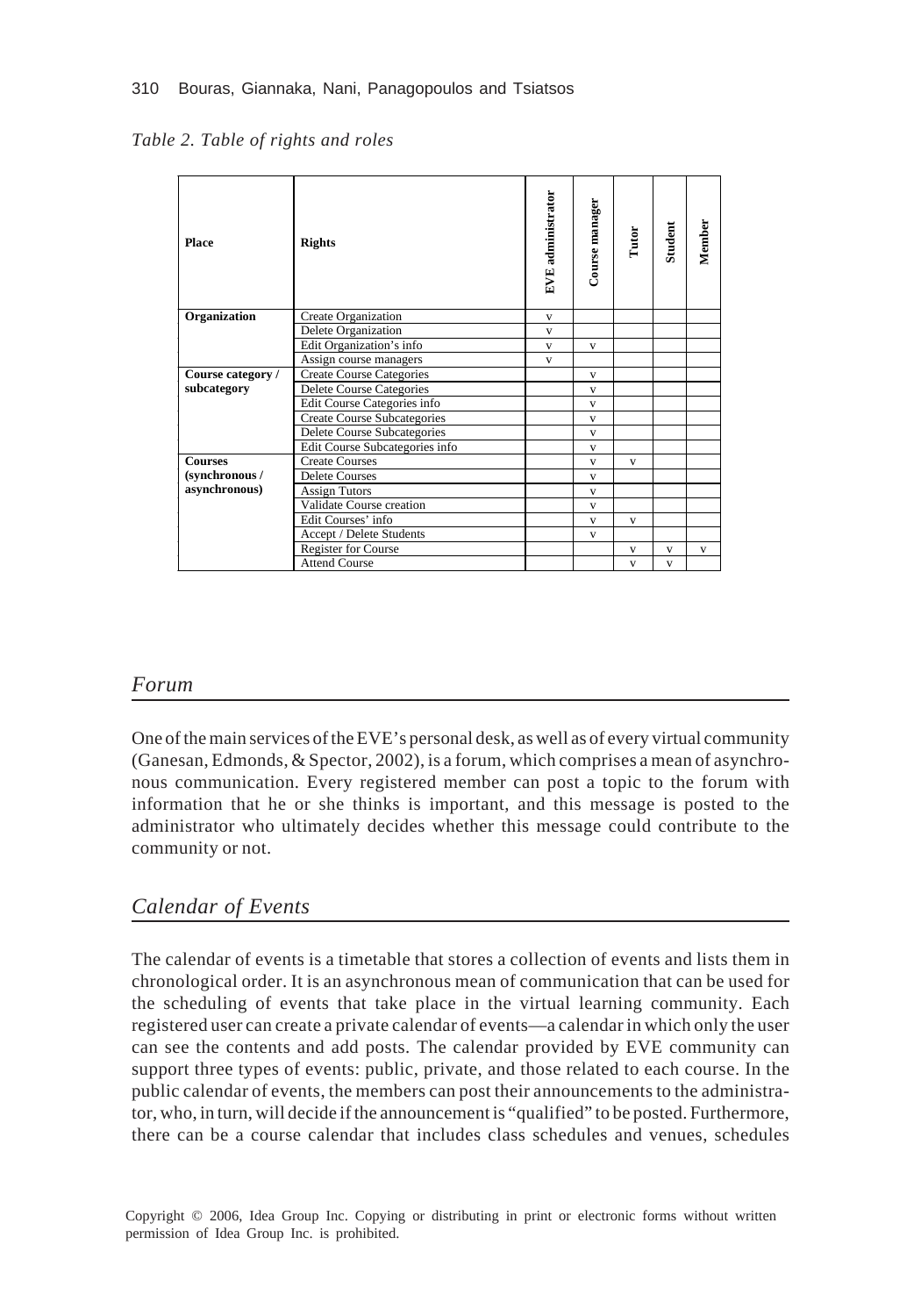

*Figure 2. Roles and rights in EVE Community*

assignments, examinations, and topics to be covered. The calendar consists of three views. The day view, which is also time scheduled, the month view, and the year view.

#### *Text Chat*

This feature allows participants to communicate in a synchronous mode. It is important to notice that text, as well as voice chat, are also supported in the 3D worlds where the students communicate with each other and with the tutor. However, the text chat described in this section can take place among members who do not join the same courses and are not bound to insert into a 3D world. In the framework of collaborative learning environments, text chat has proven to be extremely helpful for members who meet outside of the virtual classroom and discuss issues that concern them, pose questions, and generally interact without being supervised and rated. In addition, a group of people who share common interests can create its own chat rooms. This component also allows users to send private messages in the chat room that cannot be seen by the other members.

#### *User Profiling*

As the term indicates, a collaborative learning environment should motivate the communication between its members. In particular, better communication can be achieved between members who share common ideas and interests. Therefore, every member of the community, at the time of his or her subscription to the system, enters personal information that includes his/her interests, hobbies, the research areas that he or she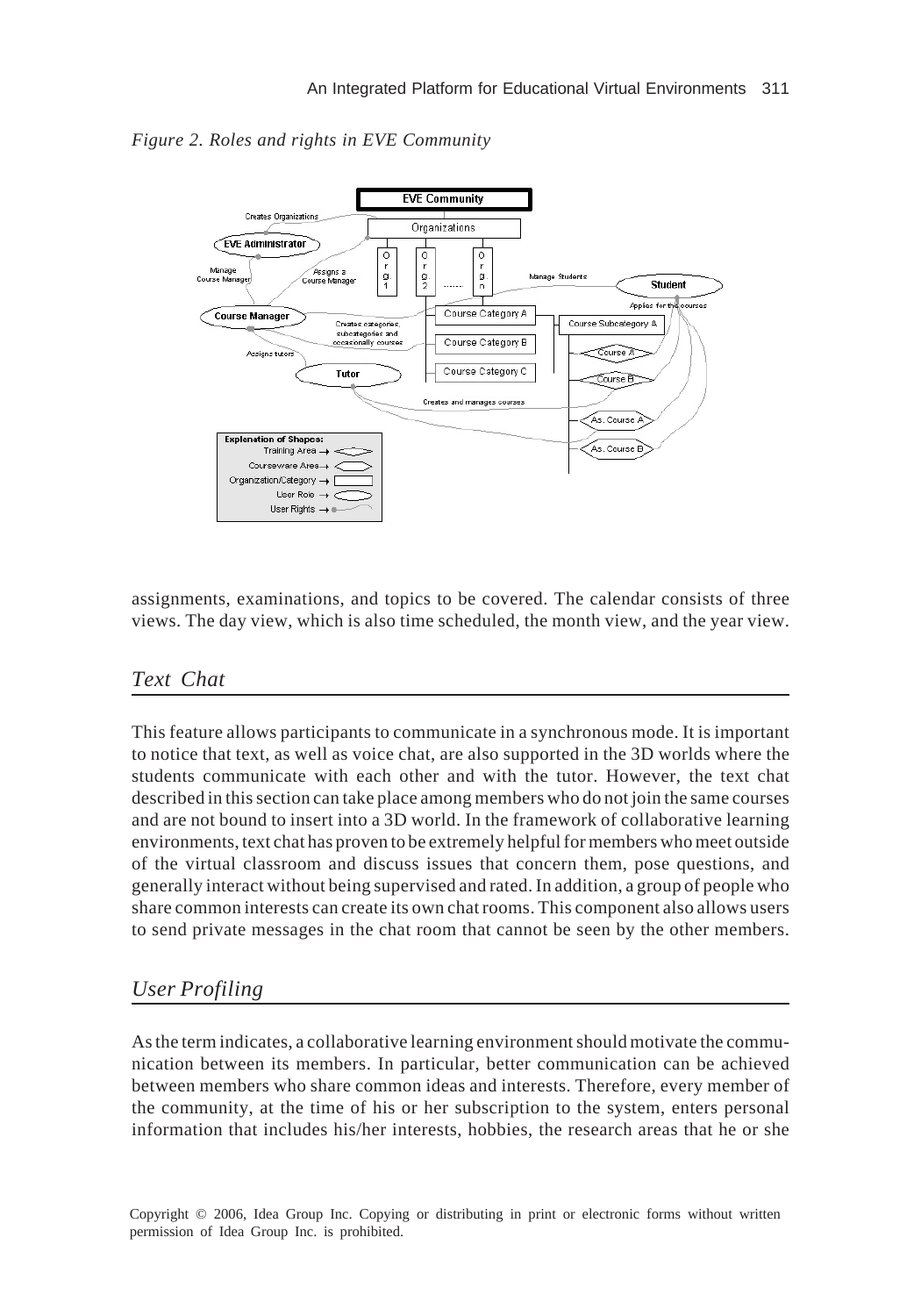*Figure 3. Personal desk services*

| Welcome igglesis!                           | <b>EVE</b> Homepage<br>Logout                                                                                                                                                                                                    | <b>EVE 3D Classroom</b><br><b>Your Homepage</b> |    | <b>EVE Courses</b><br>28 Nov 2003 15:04 GMT          |  |  |  |
|---------------------------------------------|----------------------------------------------------------------------------------------------------------------------------------------------------------------------------------------------------------------------------------|-------------------------------------------------|----|------------------------------------------------------|--|--|--|
|                                             | <b>Forums</b>                                                                                                                                                                                                                    |                                                 |    |                                                      |  |  |  |
| Home                                        | Main                                                                                                                                                                                                                             |                                                 |    |                                                      |  |  |  |
| <b>Forums</b>                               | $\overline{\mathcal{L}}$<br>Feedback<br>Search                                                                                                                                                                                   |                                                 |    |                                                      |  |  |  |
| <b>Liser Profiles</b><br>e-Learning Content | View posts since last visit<br>You last visited on Fri Nov 28, 2003 3:40 pm<br>The time now is Fri Nov 28, 2003 3:52 pm<br>View your posts<br>Request Forum<br>View unanswered posts<br>Forum<br>Posts<br>Topics<br>Last<br>Post |                                                 |    |                                                      |  |  |  |
|                                             | <b>Newcomers</b>                                                                                                                                                                                                                 |                                                 |    |                                                      |  |  |  |
|                                             | Welcome<br>This Forum is a place for new members to get to know each<br>other and ecgange their first working experience with the<br>Z)<br>EVE Community                                                                         | 6                                               | 25 | Thu Nov 27, 2003 7:41 pm<br>Igglesis $\triangleleft$ |  |  |  |
|                                             | <b>FVF</b> - General                                                                                                                                                                                                             |                                                 |    |                                                      |  |  |  |
|                                             | <b>Request Forum</b><br>Mark all forums read                                                                                                                                                                                     |                                                 |    | All times are GMT                                    |  |  |  |

prefers, and so forth. Thereby, a profile for each user is created that is constantly enriched with additional information that arises from the selection of courses that the user decides to attend. An intelligent collaborative environment should be able to match users with common interests and encourage the communication between them. This functionality could be achieved with multiple queries in the users' profiles and selections of courses in order to track down areas of mutual interest, which will contribute to the distribution and extension of knowledge. In addition, a system should be able to compare the users' profiles, and especially the fields of research interests, with the available courses and suggest some possible alternatives. These functionalities could contribute to the interplay between the community members and the system, which, in turn, could result in effective distribution of knowledge.

#### *Manipulation of E-Learning Content*

A simulation of a real classroom presupposes that the tutor of the class has the capability to add and manage learning content, which should be dynamically changed, and dispose knowledge to the students, providing them the capability to have and process this learning material. In addition, there could be no efficient simulation if the students did not have the capability to maintain their own notebook, which in terms of an e-learning environment means a directory with files and folders for personal use. Such functionality can be supported by two basic operations—the uploading and downloading of files in the framework of the collaborative virtual environment.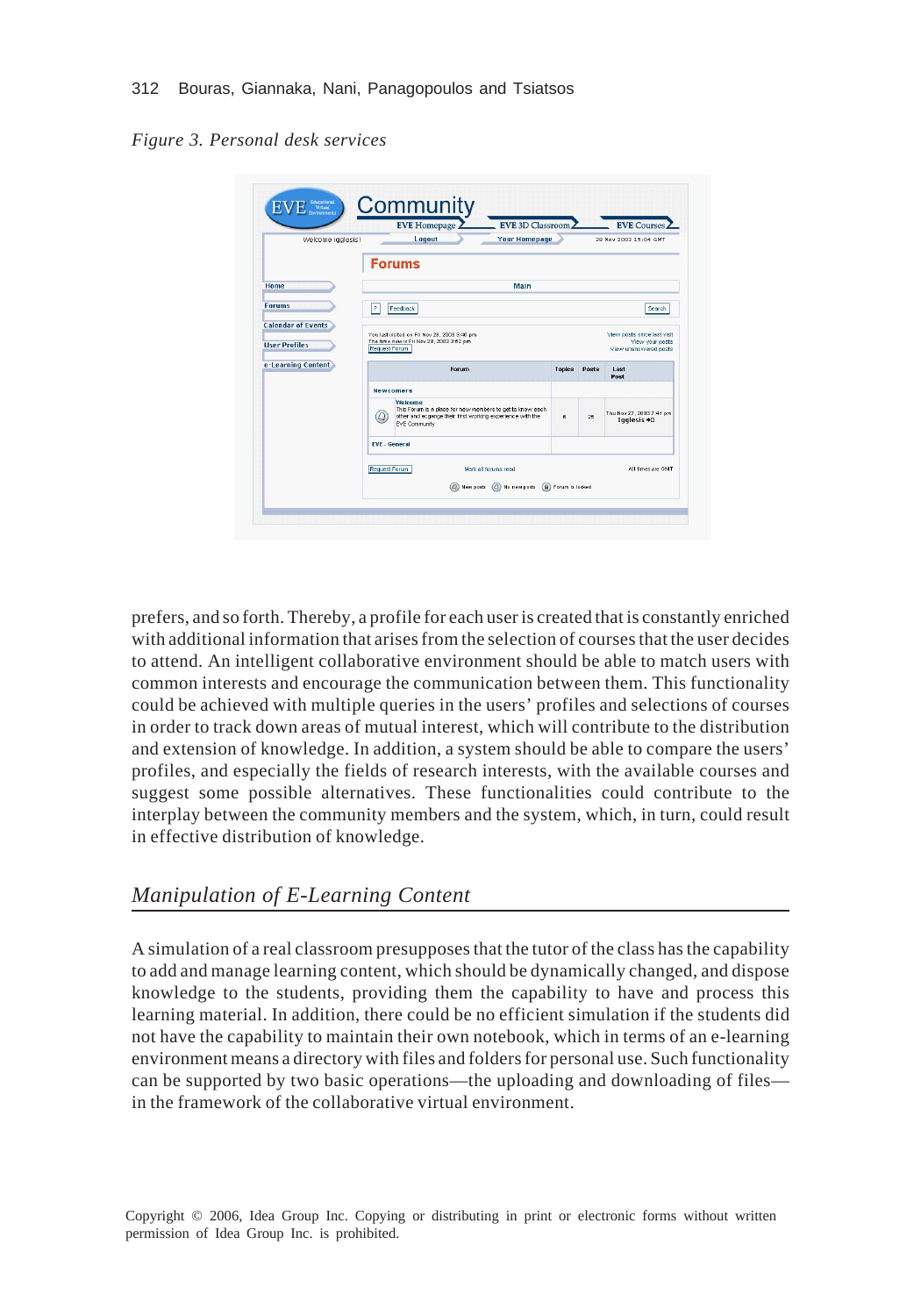#### *Training Area Services*

The training area is exploited in order to host synchronous e-learning sessions. It combines 2D and 3D features in order to provide the users with communication and collaboration capabilities and necessary tools for realizing collaborative e-learning scenarios. There is one training area per course. The main feature of the training area is the 3D representation of a multi-user virtual classroom. This virtual classroom is the central place for realizing the learning process. The participants in the virtual classroom could have two different roles: tutor (only one participant) and students, according to the privileges in the EVE Community.

The users who participate in the virtual classroom are represented by avatars. The users' avatars are able to make various types of gestures: expressing opinions (e.g., agree, disagree), expressing feelings, mimics (e.g., happy, sad), as well as showing actions (e.g., move learning content, select learning content). The virtual classroom is supported by audio collaboration and text chat functionality. Also, it provides the users with the ability to upload their content and show it to other participants in the course. This ability is realized through a 3D presentation table. Moreover, this table offers further functionality, such as shared whiteboard or simulation of a brainstorming board. The user interface of the training area is depicted in Figure 4. More information about the functionality supported by the Training area is available in Bouras and Tsiatsos (in press).

# **Learning Content Management Element**

In this section, the design of the LCME element is presented; an LCME is a tool for the development and asynchronous delivery of high-quality learning objects and courses through the Web. Asynchronous content delivery allows for "any time" and "any place" learning and, thus, implies increased flexibility. Moreover, the functionality that the system offers to its end-users in accordance to their role (Student, Tutor, Course Manager) in the Courseware area is presented. The Web-based tool provides a comprehensible user interface and facilitates individuals with no specific computer science or e-learning skills to easily use the provided functionality (Bouras & Nani, 2004).

### **Design Characteristics**

The tool presented in this chapter for building and accessing learning objects and online courses applies to individuals who are in different geographical locations and interested in a particular, often highly specialized, field. Their shared purpose is to gain knowledge of the field, while taking part in the learning process at any time and any place.

To extract the functional specifications of such a tool, we were based on, but not restricted to, the requirements that an up-to-date platform should meet concerning the content creation and access, and inspired by the current trends of the standardization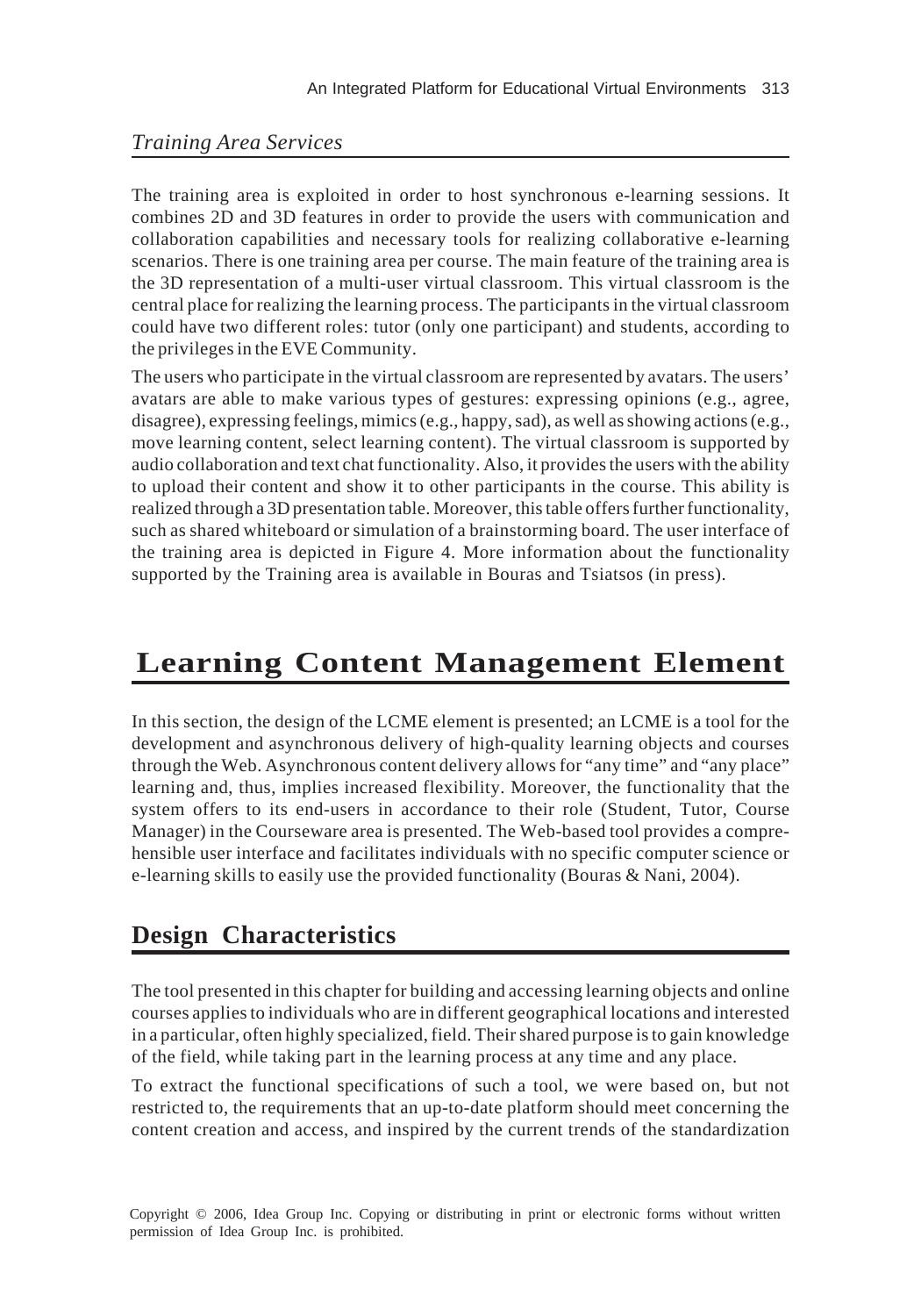efforts made on the learning technology field. The design characteristics can be summarized as follows:

- The system should support the import of a wide variety of content formats.
- The courseware elements, also called content model components, should be easily combined and aggregated to enable the creation of a learning content repository.
- The courseware should be divided into small modules.
- The content should be used and reused within different learning objects and/or courses.
- Online examinations and assessments should be available.
- The student's interactions with the content should be tracked.
- The courseware should be provided on a "distance learning" basis.
- The courseware should be designed to be platform-delivery independent.
- The system should provide the students with tutors with whom they can communicate online.
- The technology to be used should not demand any particular computer science or e-learning skills.

Accordingly to the aforementioned design characteristics, the LCME provides the means for creating and integrating courses and learning objects to the system and facilitates the students' access to the courseware. Students can conduct self-assessments, such as true/false, multiple-choice, multiple-answers, matching, fill-in-the-blank, and open short-paragraph questions, and get support by a tutor. Finally, a Course Manager assures the development and delivery of high quality content.

# **Functionality**

The functionality that the platform provides to its end users, accordingly to their role in the Courseware Area, is now presented.

#### *Tutor's Functionality*

The main responsibilities of a tutor include the importation of raw material (assets) into the system, the creation of learning objects and assessments, the building of an asynchronous course, the enrichment of the learning resources with the appropriate metadata elements so that they can be accessible and reusable, and the editing of the metadata elements and the structure of an asynchronous course. However, any change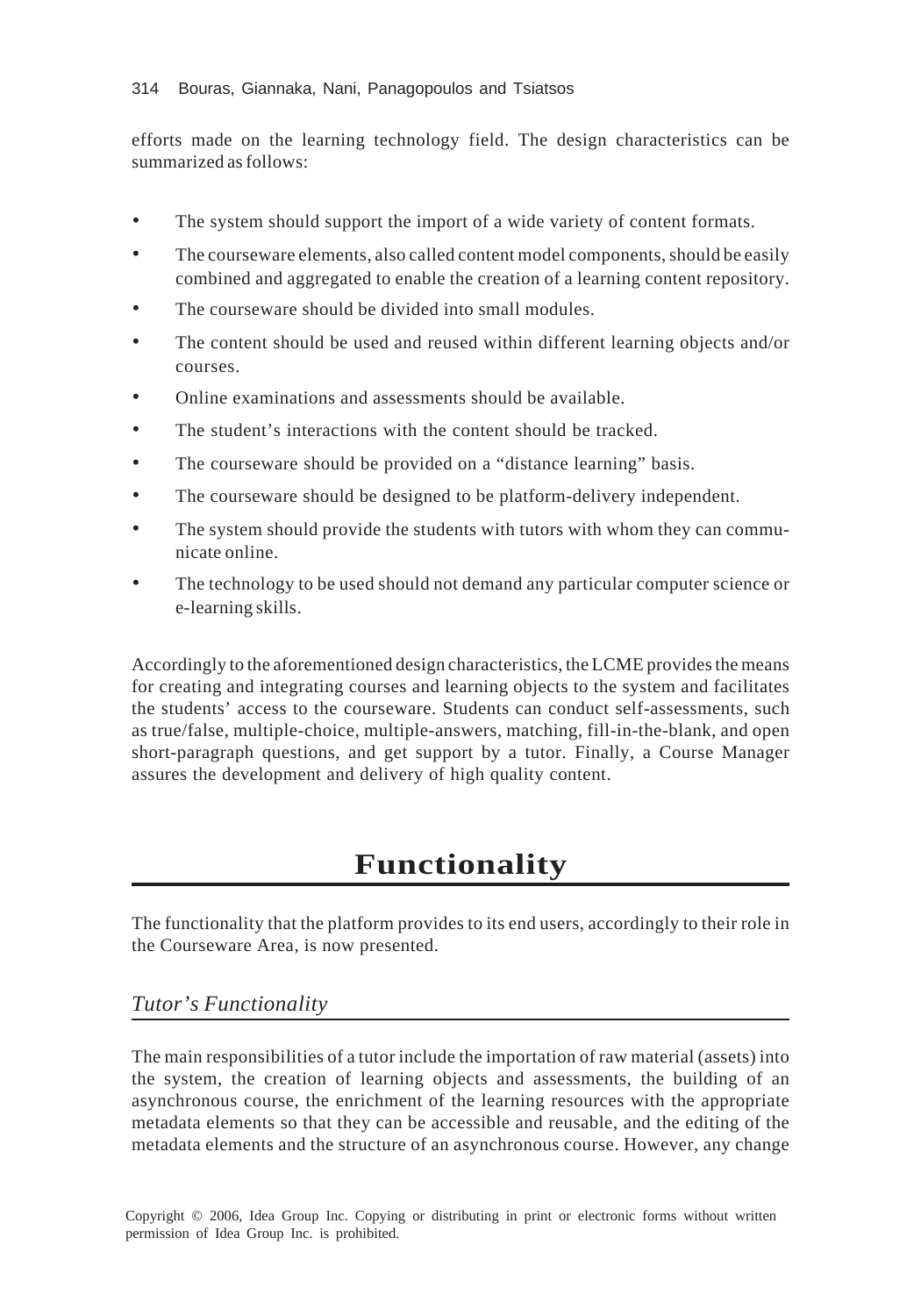

*Figure 4. User interface of the training area*

to the learning content is not readily available, unless approved by the Course Manager. The main tutor's functionality is: courseware access; upload asset; create learning objects; create asynchronous course; edit course structure; edit metadata; manage courses; and manage students.

#### *Student's Functionality*

A student can access the courseware, search and retrieve content of his/her preference, access his/her personal and academic records, and get support from a tutor he or she has selected for the particular course. The student's main functionality is: access the asynchronous courses in browse or study mode; access information about the studentasynchronous course interactions; the learning objects, assessments, and related resources.

#### *Course Manager Functionality*

As already mentioned, the Course Manager: decides upon the assignment or not of the role of a student/tutor to a system member; approves or rejects any change to the learning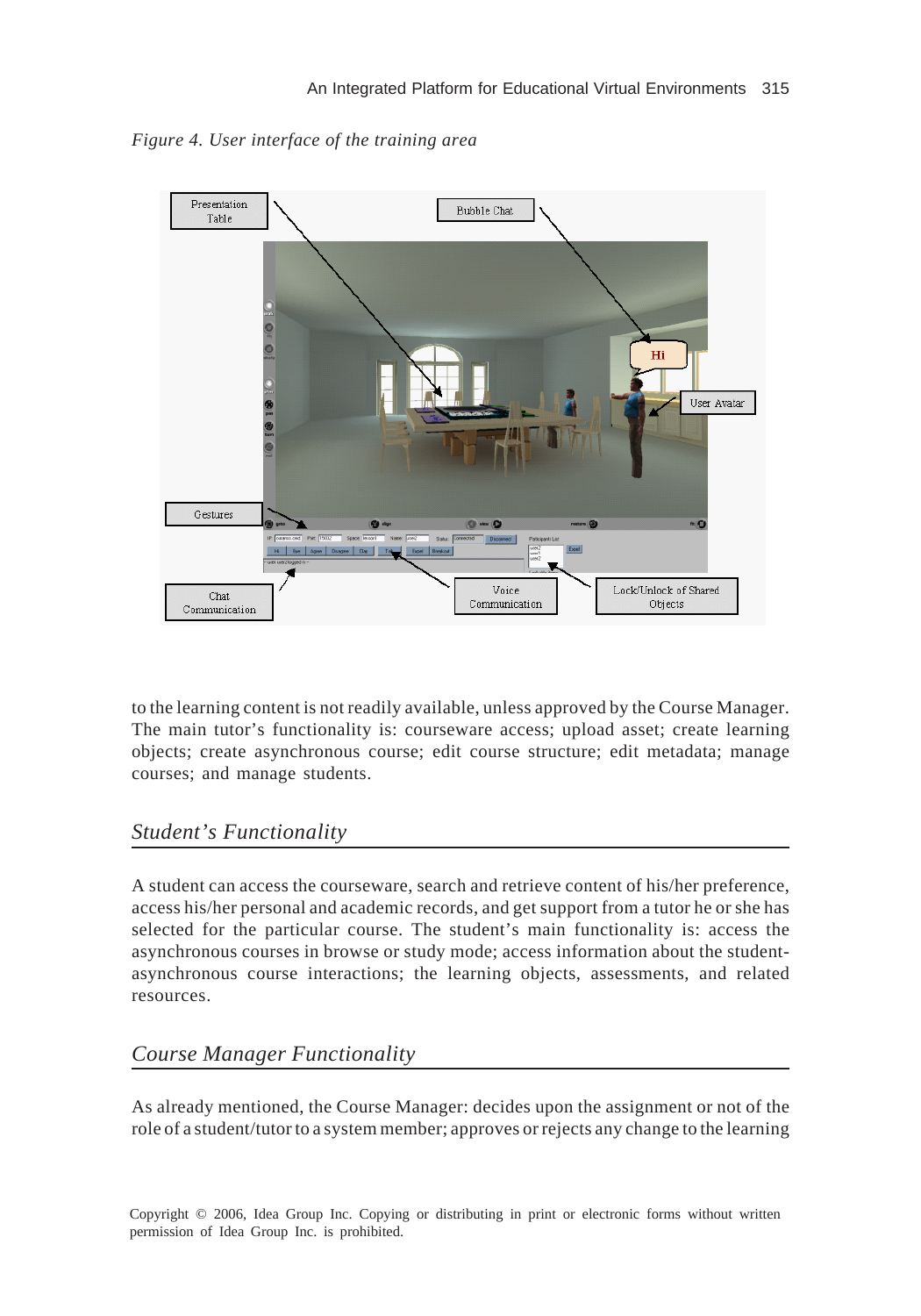content, thus, assuring the quality control of the courseware; and decides upon the expelling or not of a member from the courseware. The Course Manager functionality is: to see the number of the pending requests for the assignment or withdrawal of the student or tutor's role; to be informed about any change in the learning resources; and to access information about all the system members that have been assigned the student or tutor's role.

# **Future Work**

In its current form, the platform manages to create and support Educational Virtual Environments, which can offer all the necessary tools for the communication, interaction between the members involved, access, creation and manipulation of the learning content, as well as the prerequisites for the simulation of a real classroom, thus providing all the "material" features that could be found in a real classroom (i.e., whiteboard, library, brainstorming, chat, etc.). However, EVE-II has the potential to be enriched with new features and tools that will exploit the capabilities of Virtual Reality's technologies and standards. Therefore, the graphical representation of the 3D virtual worlds could be enhanced in order to provide a more friendly and efficient knowledge environment. Finally, an important step for the fulfillment of this platform is its evaluation by users, which will bring to the surface any possible deficiencies that EVE-II may have. Furthermore, the integration of intelligent agents in EVE-II system will be a major enhancement of the functionality offered. Intelligent agents can support educational process and they can offer intelligent help to the users for the usage of the system. The incorporation of all these characteristics will lead to an integrated Educational Virtual Environment, from both pedagogical as well as technological aspect.

Concerning the LCME, it would be very useful to allow tutors to modify the various learning objects in addition to a course structure. Thus, tutors would have the ability to keep the content constantly updated without the need to develop it from scratch. This functionality, together with the possibility of replacing an asset in the Web server with a new version, presupposes the implementation of a version-control function. Moreover, the tutoring capabilities of the tool could be extended to allow the creation of new assessment objects. In this case, we should also examine how the users' answers could be tracked. Moreover, our next steps involve the research, design, and implementation of the way in which new user interactions with the content could be monitored. Examples of these interactions are: the time a user spends on an assessment object till he or she provides an answer; and the alternative content type the user selects to view (e.g., text or video). This information could provide useful information about the learning content usage and efficacy, as well as the user preferences.

Moreover, the integration of a Student Modeling System could add a significant value to the provided functionality. A Student Modeling System should facilitate the interactions among the users but, mainly, the user interactions with the system. By monitoring and analyzing the users' actions, the system could provide information about the system use, provide them with pedagogical advice, and encourage them to communicate with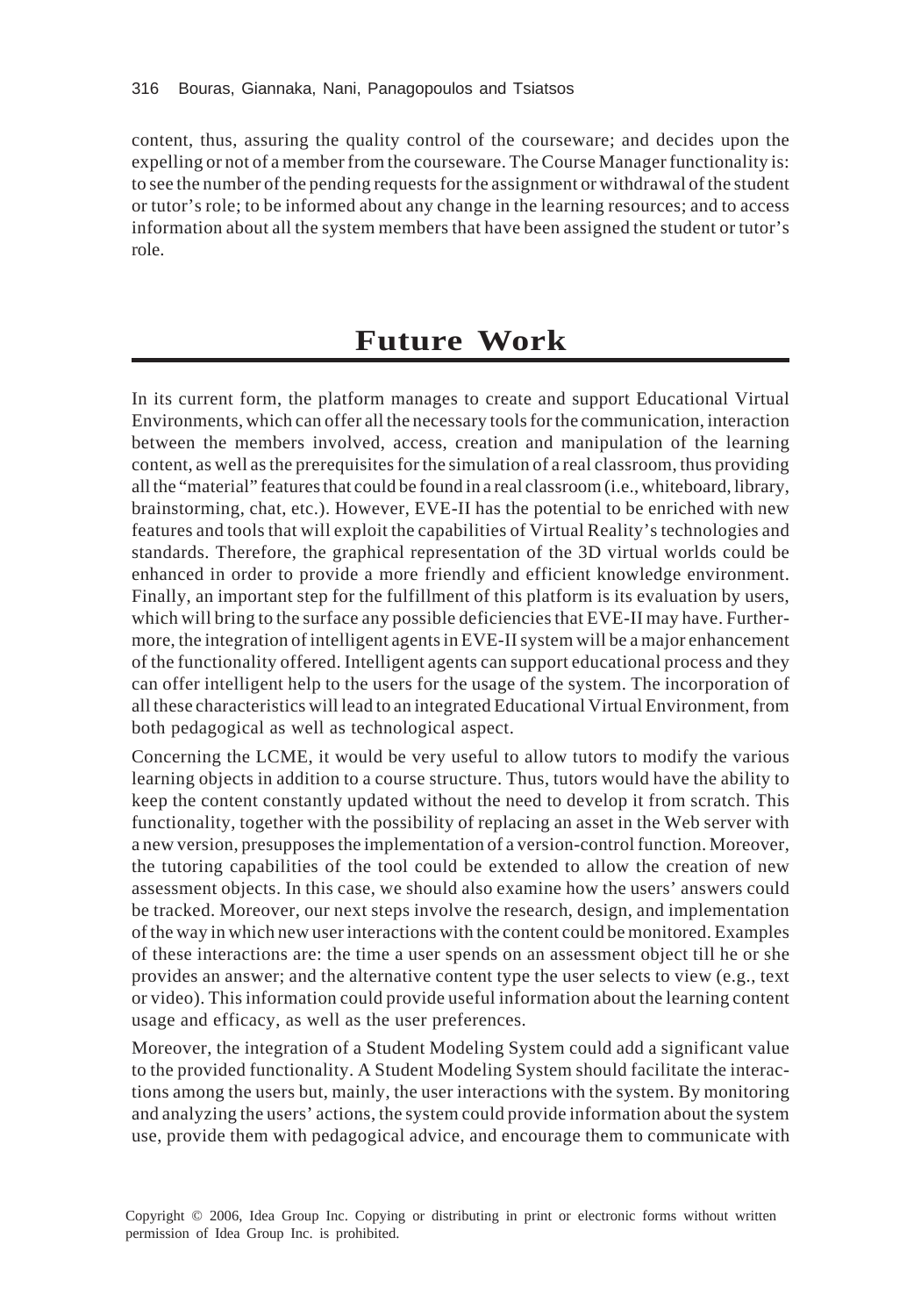each other. Our future plans also include the design and implementation of a functionality that will allow tutors to export courses created in our system in a SCORM-conformant zip file (package). In this way, content created in our system could be imported into any SCORM-compliant system and, thus, be available to a wider audience.

Finally, after the completion of the aforementioned tasks, assiduous evaluation of the system contribution to the learning process could take place. This presupposes the systematic test of the provided functionality by the end users.

# **Conclusion**

This chapter describes an integrated platform for Educational Virtual Environments. The platform, EVE-II, aims to provide an integrated learning environment, giving emphasis to both the pedagogical as well as the technological texture of the educational place. Therefore, the platform is constituted of three interlinked components, each of which supports certain type of services for providing the participating users with an integrated learning environment. Furthermore, this system is identified by the fact that it is comprised of well-distinguished roles and rights, which simulate the learning process in an efficient manner. The variety of learning tools, both in the asynchronous and synchronous mode, create a sense of community to the students and participants of the environment and form the basis for the realization of the online synchronous courses, which fundamentally provide all the functionalities of a real classroom. Thus, through a friendly to use and navigate environment, the members of EVE Community have the capability to maintain their personal profile in a private space with all their personal holdings and interests, have the potentiality to communicate, access asynchronous courses, interact with other members of the community, and participate in virtual courses, either as students or tutors, in order to obtain rich knowledge.

From a pedagogical scope, EVE has defined mindfully the roles and rights of the involved users, providing the capability to all of the users to become equally transmitters and receivers of knowledge. These roles and the rights that each of them implies form the basis for a learning environment that relies on the communication and interaction of its members, their mutual respect, and their active participation on the way to collaboration and knowledge.

From the technological scope, EVE manages to provide all the functionalities necessary for the asynchronous communication and support of its members and for the simulation of a real training area. Therefore, EVE-II used the technologies and standards available for the implementation and integration of the necessary 2D and 3D tools and created a platform that is characterized by operability and scalability.

The platform presented in this chapter includes many characteristics a distance learning platform should have. In particular, regarding the technological approach:

The client can access the system through a standard Web browser without compelling the user to install additional software to his/her system.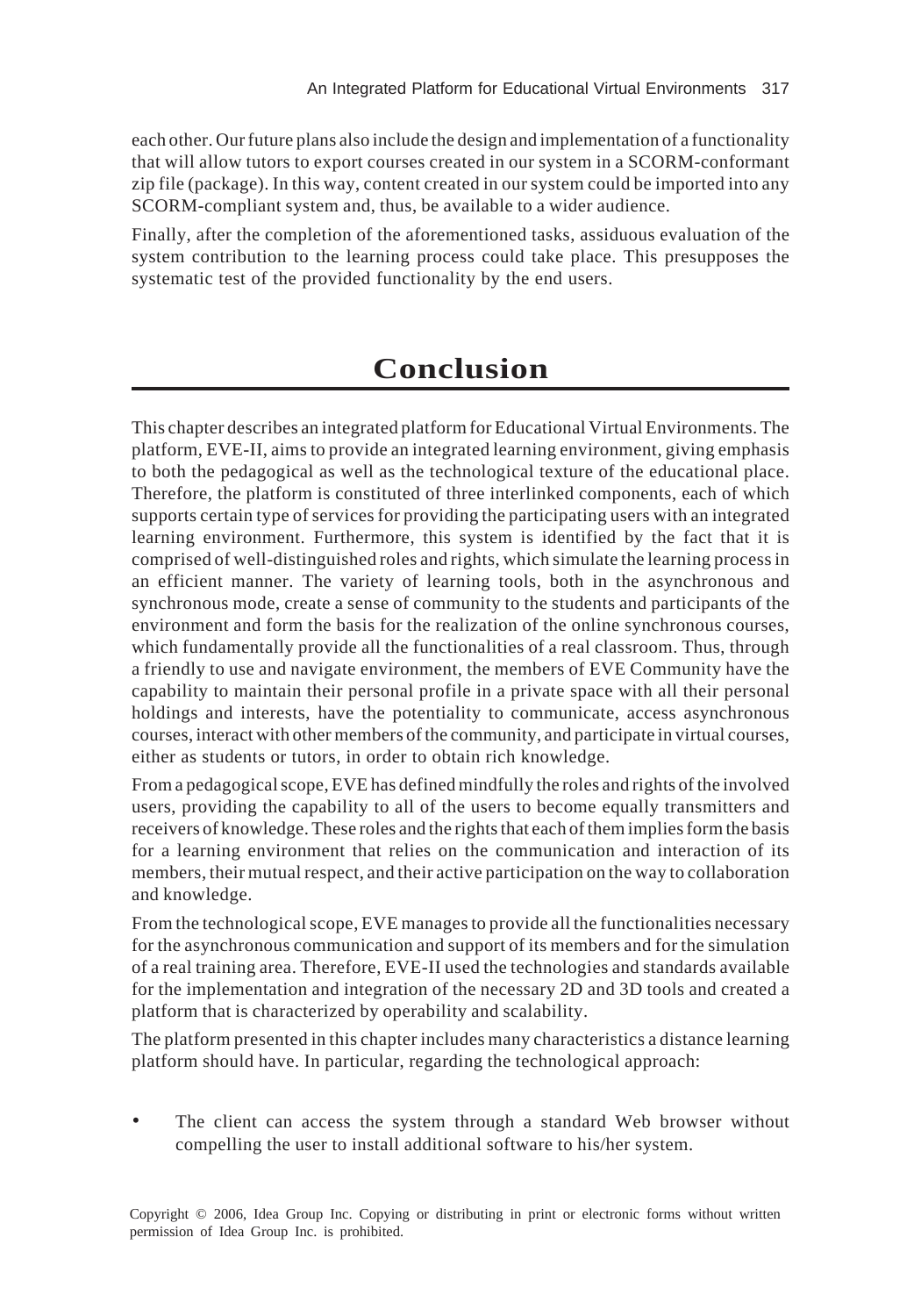- The system can run on a wide variety of platforms.
- The system adopts the metadata elements (all the mandatory and the majority of the optional) that are described in SCORM specification. The adopted content model is also inspired by SCORM. Its clear structure in combination with the metadata elements facilitates the easy reuse of the various learning resources for the creation of larger instructional units. Moreover, metadata facilitates the easy search and retrieval of the learning content.

Concerning the pedagogical approach, the platform tries to support collaborative elearning and RBL services, thus:

- The platform encourages and accepts the users' autonomy and initiative. Students are able to communicate with their tutors in order to get help as well as with the other students. Moreover, all registered users can take part in the learning process through one or more different roles. This distribution of the rights and access levels the role model implies encourages the active participation of all the users involved in the learning process.
- For each action in the courseware area, the system provides the user with continuous feedback. For instance, when a user answers a self-assessment, the system inform him or her immediately about whether each answer was right, and which is the indicative answer to this particular question.

Moreover, the system offers the following services:

- Services for including and updating user profile.
- Services for creating and cataloguing courses.
- Services for creating tests.
- User tracking services.
- Services for creating, organizing, and managing learning content.
- Communication and collaboration tools.

From the above, it is clear that the proposed system presents various characteristics that an up-to-date distance learning environment should provide.

Last but not least, the platform utilizes open source technologies. Open source technologies are available free of charge; they do not depend on particular companies; they are usually reliable; and they have good quality (due to their qualitative control by many people and the primary evolution of the source code).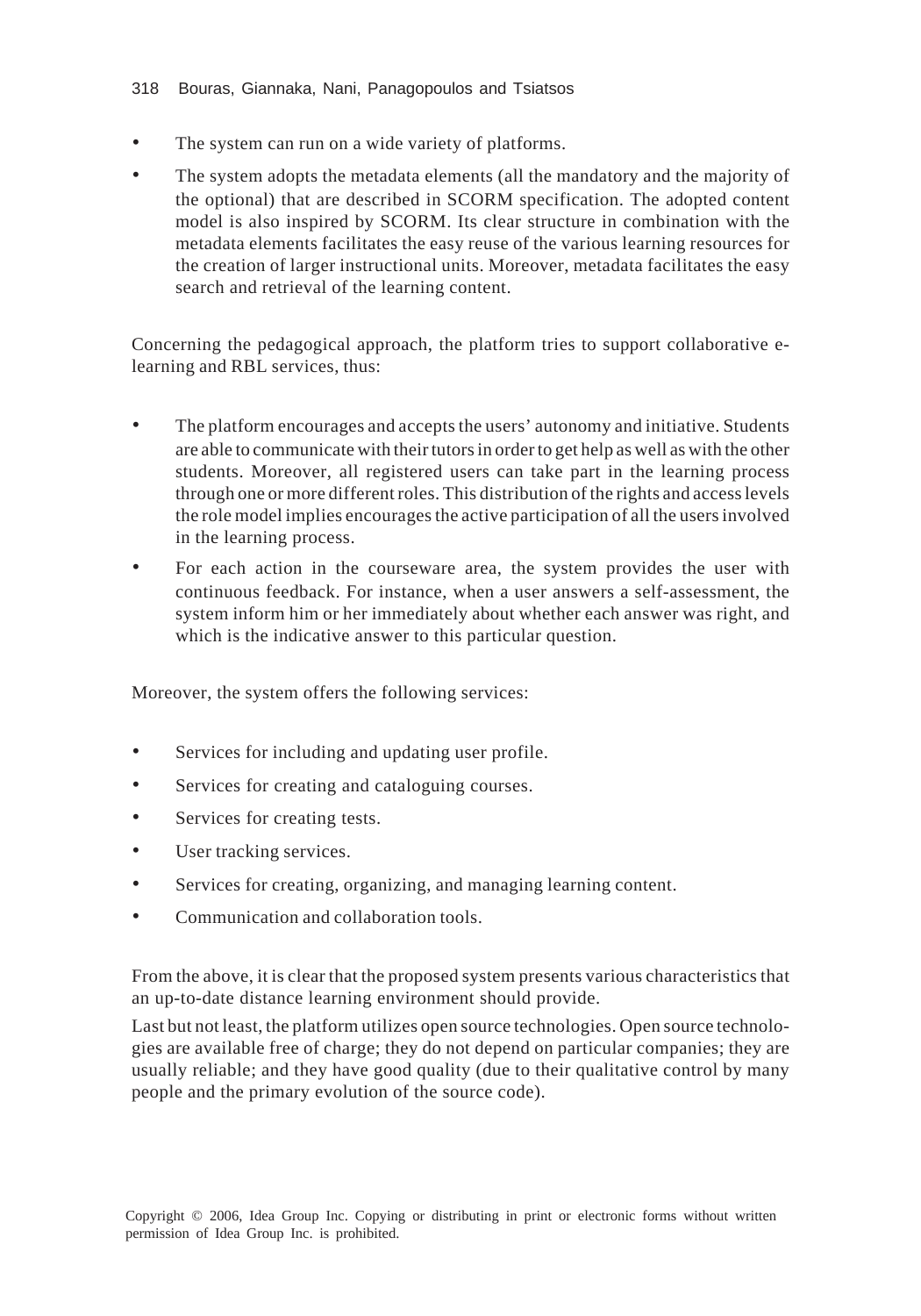### **References**

- Bouras, C. & Nani M. (2004). A Web-based tool for building and accessing learning objects and online courses. In *Proceedings of the Fourth IEEE International Conference on Advanced Learning Technologies*, Joensuu, Finland, August 30- September 1 (pp. 645-647).
- Bouras, C., Nani, M., & Tsiatsos, T. (2003). Building reusable and interactive e-learning content using Web. In *Proceedings of the International Conference on Webbased Learning (ICWL),* Melbourne, Australia (pp. 497-508). Deakin University and The Hong Kong Web Society.
- Bouras, C., Psaltoulis, D., Psaroudis, C., & Tsiatsos, T. (2001). Protocols for sharing educational virtual environments. In *Proceedings of 2001 International Conference on Software, Telecommunications and Computer Networks Split*, Dubrovnik (Croatia) Ancona, Bari (Italy), October 9-12 (Vol. 2, pp. 659-666).
- Bouras, C. & Tsiatsos, T. (2002). Extending the limits of CVEs to support collaborative e-learning scenarios. In *Proceedings of IEEE International Conference on Advanced Learning Technologies*, Kazan, Russia, September 9-12 (pp. 420-424).
- Bouras, C. & Tsiatsos, T. (2004). Distributed virtual reality: Building a multi-user layer for the EVE platform. *Journal of Network and Computer Applications*, April, *27*(2), 91-111.
- Bouras, C. & Tsiatsos, T. (in press). Educational virtual environments: Design rationale and architecture. *International Journal of Multimedia Tools and Applications*,
- Broll, W. (1997). Bringing people together An infrastructure for shared virtual worlds on the Internet. In *Proceedings of the Sixth International Workshop on Enabling Technologies: Infrastructure for Collaborative Enterprises,* Cambridge, MA, June 18-20. Las Alamitos, CA: IEEE Computer Society Press.
- Broll, W. (1998). SmallTool A toolkit for realizing shared virtual environments on the Internet. *Distributed Systems Engineering Journal*, Special Issue on Distributed Virtual Environments, *5*, 118-128.
- Carlsson, C. & Hagsand, O. (1993). DIVE: a multi-user virtual reality system. In *Proceedings of IEEE 1993 Virtual Reality Annual International Symposium* (pp. 394-400). Piscataway, NJ: IEEE Service Center.
- Ganesan, R., Edmonds, G., & Spector, M. (2002). The changing nature of instructional design for networked learning. In C. Steeples & C. Jones (Eds.), *Networked learning: Perspectives and issues* (pp. 93-109). London: Springer-Verlag.
- Greenhalgh, C. (2000). Implementing multi-user virtual worlds (panel session): Ideologies and issues. In *Proceedings of the Web3D-VRML Fifth Symposium on Virtual Reality Modeling Language*, Monterey, CA, February 20-24 (pp. 149-154).
- Laister, J. & Koubek, A. (2001). Third generation learning platforms requirements and motivation for collaborative learning. EURODL 2001. Retrieved 2001, from *http:/ /www.eurodl.org/materials/2001/icl01/laister.htm*